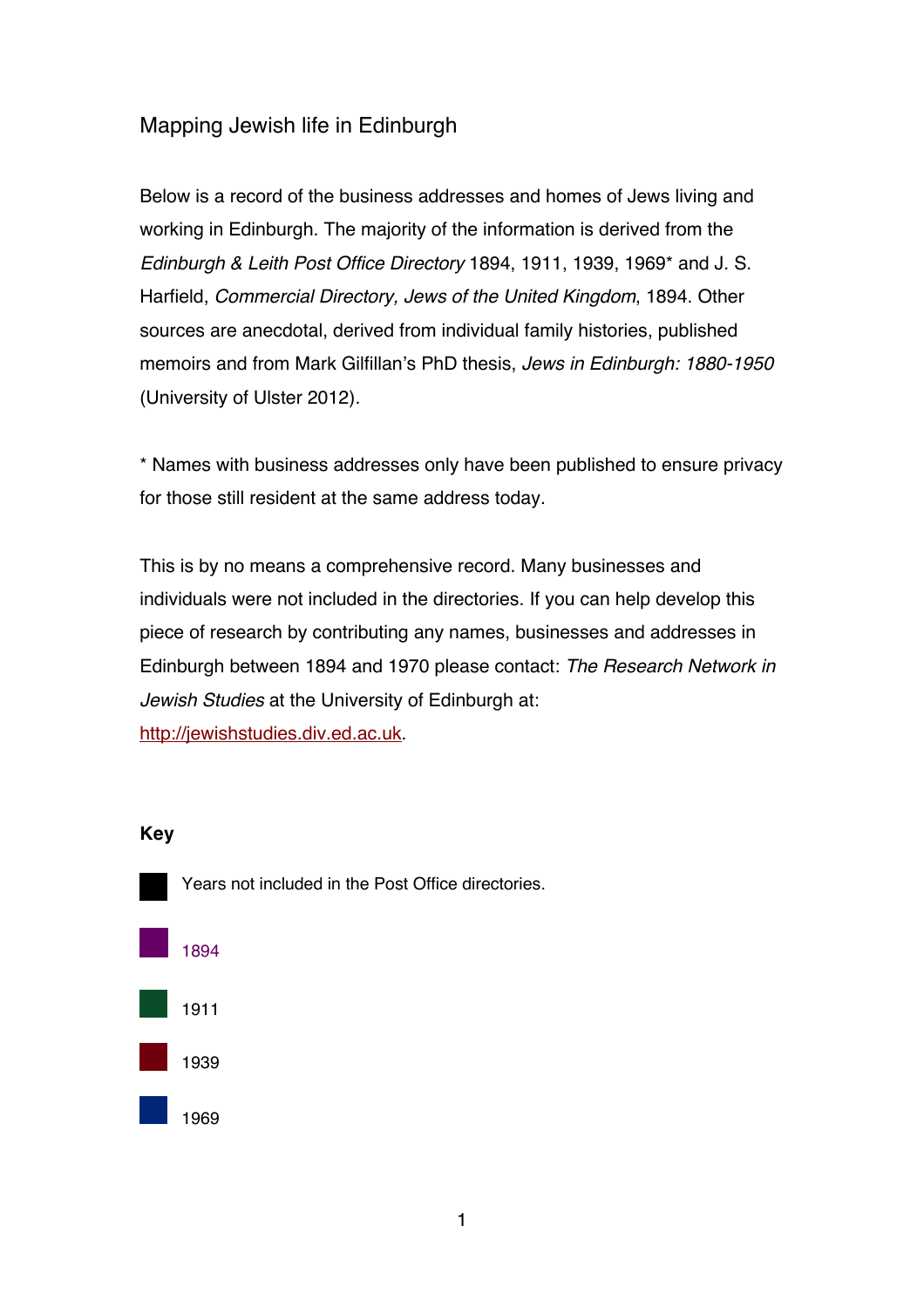# **Earliest records**

# **1790**

**CANONGATE** 

Opposite Linen Hall, Herman Lion, corn operator.

# **1850s**

SOUTH RICHMOND STREET

Thomas and Abraham Jacob and Thomas' wife Hannah Jacob, travelling jewellers.

# **1871**

**SOUTHBRIDGE** 

102, Jacob Michael, master jeweller.

# **PLEASANCE**

73, Henry Michael, travelling jeweller, then established jeweller with premises. Sixteen years treasurer and three years as president of the Edinburgh Hebrew Congregation.

# **1874**

NICOLSON STREET

108, (home) David Goldston, Watchmakers and Opticians (business: South Bridge).

# **1877**

BUCCLEUCH PLACE

29, (home) David Goldston, Jewellers, Watchmakers and Opticians (business: South Bridge).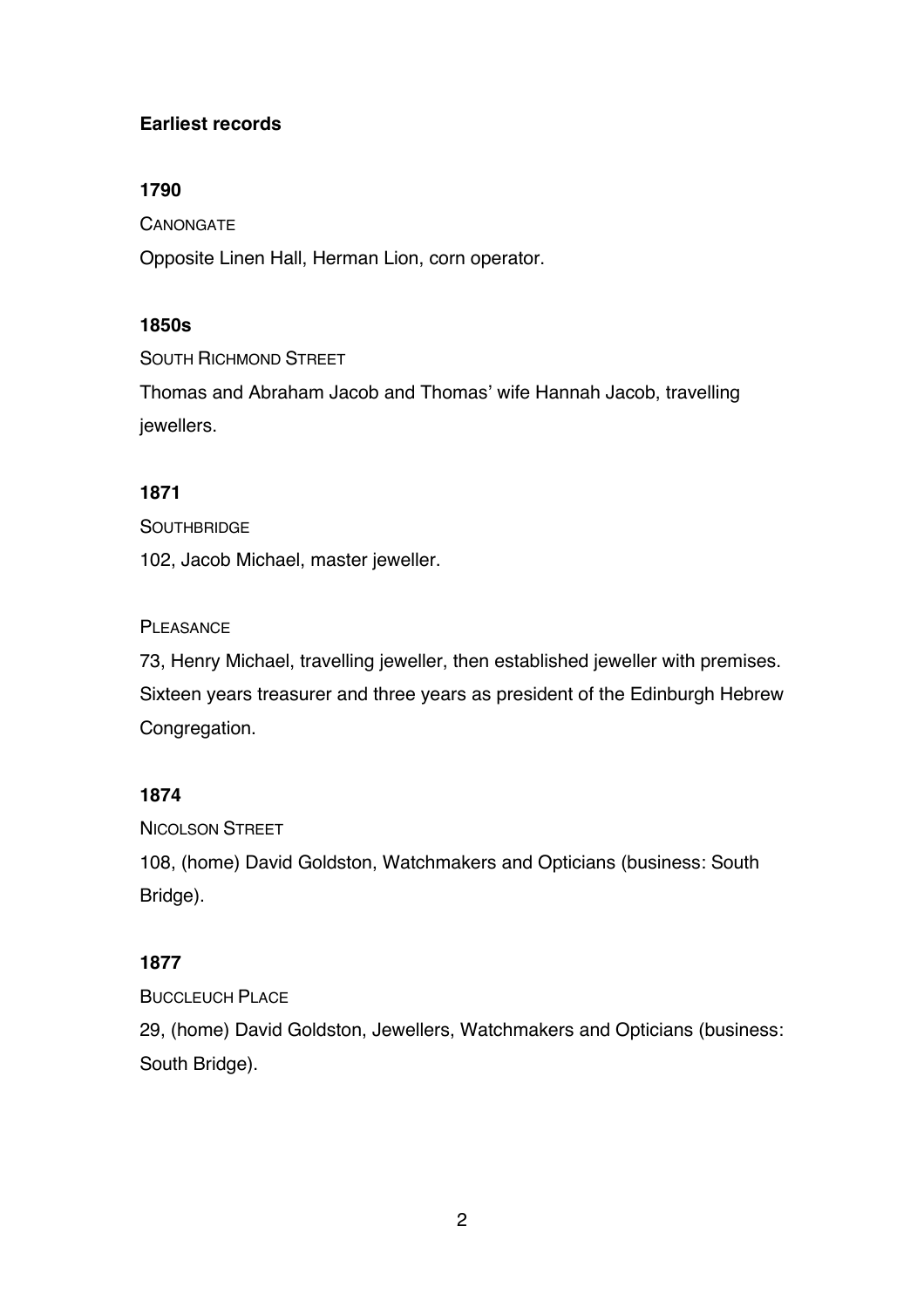# **1881**

SOUTH FINDHORN PLACE

6, Jacob Michael, wholesale jeweller.

PARKSIDE STREET

10, Henry Michael, travelling jeweller, then established jeweller with premises. Sixteen years treasurer and three years as president of the Edinburgh Hebrew Congregation.

# **1885**

STEEL'S PLACE

121, (home) Alphonse Louis Reis, jeweller (businesses: Leith Street and South Bridge).

# **1891**

ST LEONARD STREET

69, Henry Michael, travelling jeweller, then established jeweller with premises. Sixteen years treasurer and three years as president of the Edinburgh Hebrew Congregation.



ADAM STREET

- 13, Alexander E. Myer, jeweller.
- 13, S. Levitus, jeweller.

# ALBERT PLACE

23, B. Franklin, Manchester Sale Rooms (home: 5, Rosebank Place).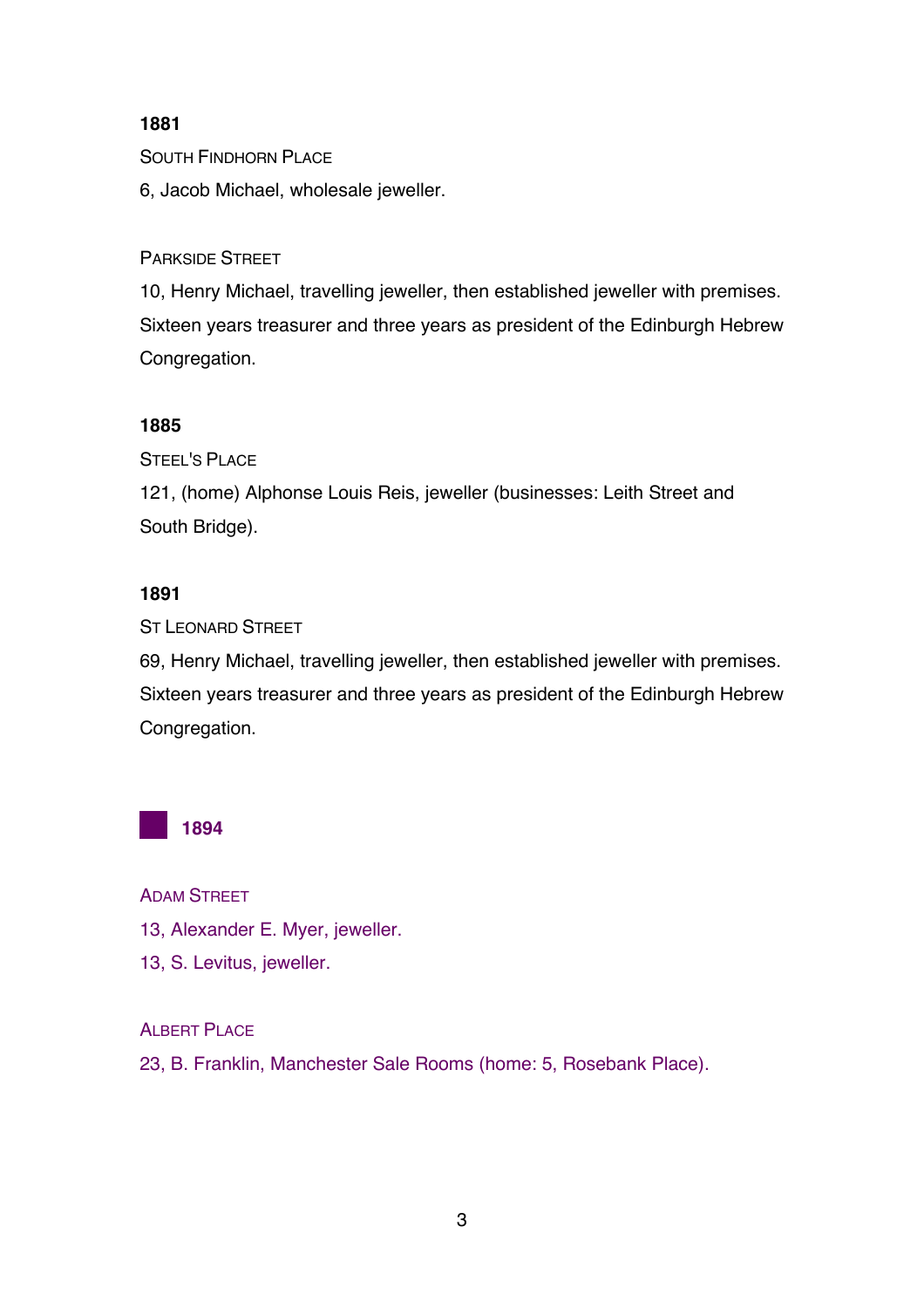ARCHIBALD PLACE

("Jews Synagogue")

11, (home) Rev. Mr. Fürst, Minister Edinburgh Hebrew Congregation, based at Park Place Synagogue.

BLACKWOOD CRESENT

28, B. Camberg, watchmaker and jeweller.

BLANTYRE TERRACE 27, Mrs F. F. Hyman.

BONNINGTON GROVE VILLA Andrew Levy.

BONNINGTON ROAD

270, David Levy.

BRIGHT CRESCENT

2, The Laurels, (home) Alphonse Louis Reis (businesses: Leith Street and South Bridge).

**BRISTO PLACE** 

3, Henry Solomon, Tailor. Est. 1856.

3, Mrs H. Solomon, Boarding.

#### BRISTO STREET

18, B. Rosenheim, jeweller and general dealer.

30, B. Cohen, carver, gilder, picture frame maker.

70, M. Levy, wholesale and retail picture frame manufacturer and glass merchant.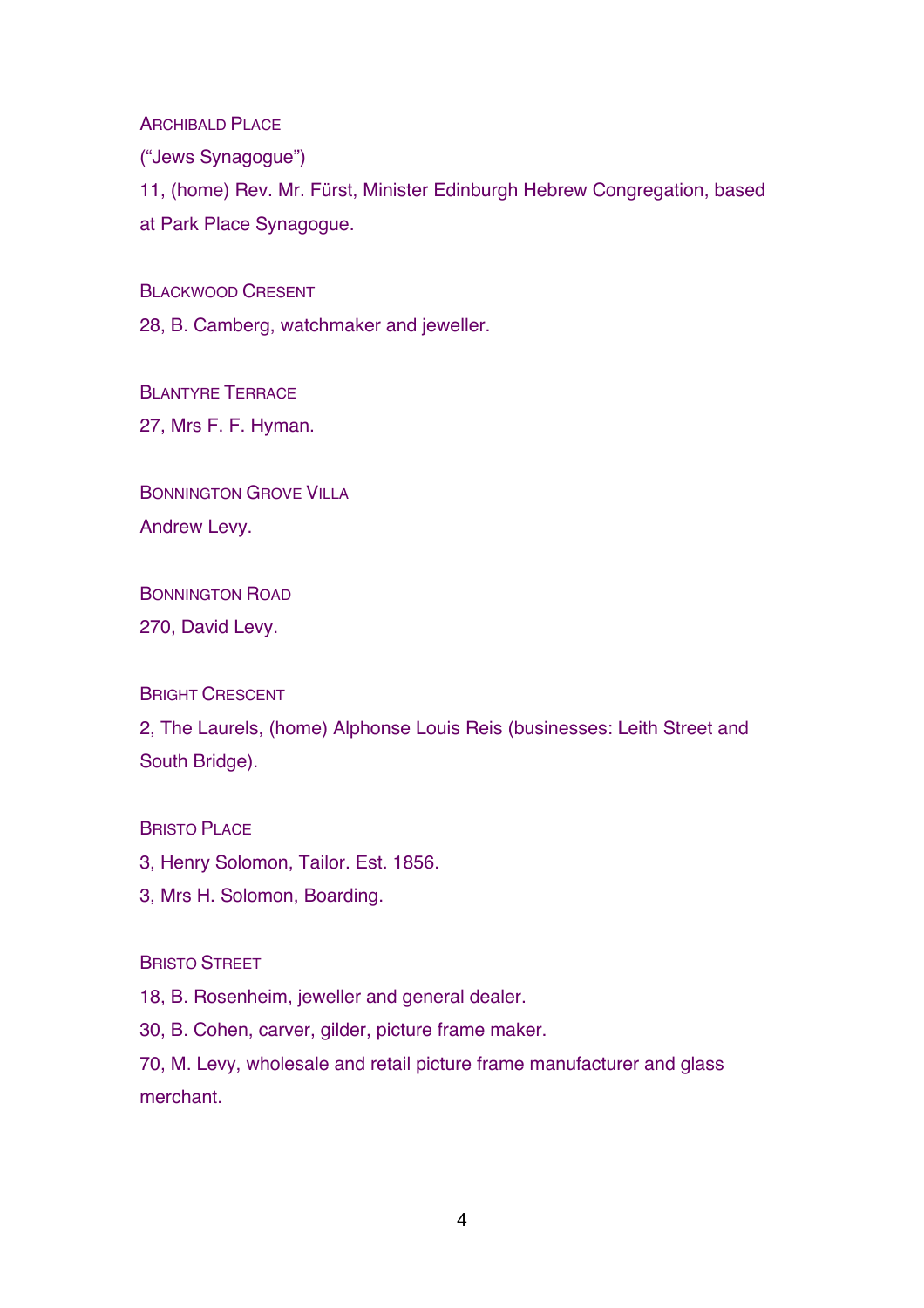BROUGHAM PLACE

10, Solomon Sklovsky, sugar importer.

#### BRUNSWICK STREET

72, L. Camberg, jeweller.

BUCCLEUCH PLACE

29, (home) E. & M. Goldston, jewellers, watchmakers and opticians (business: South Bridge).

#### BUCCLEUCH STREET

14, P. & B. Goldberg, watchmakers, jewellers, and picture frame manufacturers.

#### **BURLINGTON STREET**

98, M. Hyndman.

#### CALEDONIAN ROAD

10, Ph. Levenson, master tailor and clothier.

# CLERK STREET

1, J Rosenberg, jeweller.

1, I. Hymen, (St Patrick Square).

31, Brown Bros, and 24 Montague Street and at Methel, Fife, jewellers and house furnishers.

# CORNWALL STREET

10, M. Lipetz, jeweller and watch dealer.

# **CROSSCAUSEWAY**

5, M. Levinson, (W), jeweller.

5, Marcus Levy, (W), jeweller and watchmaker.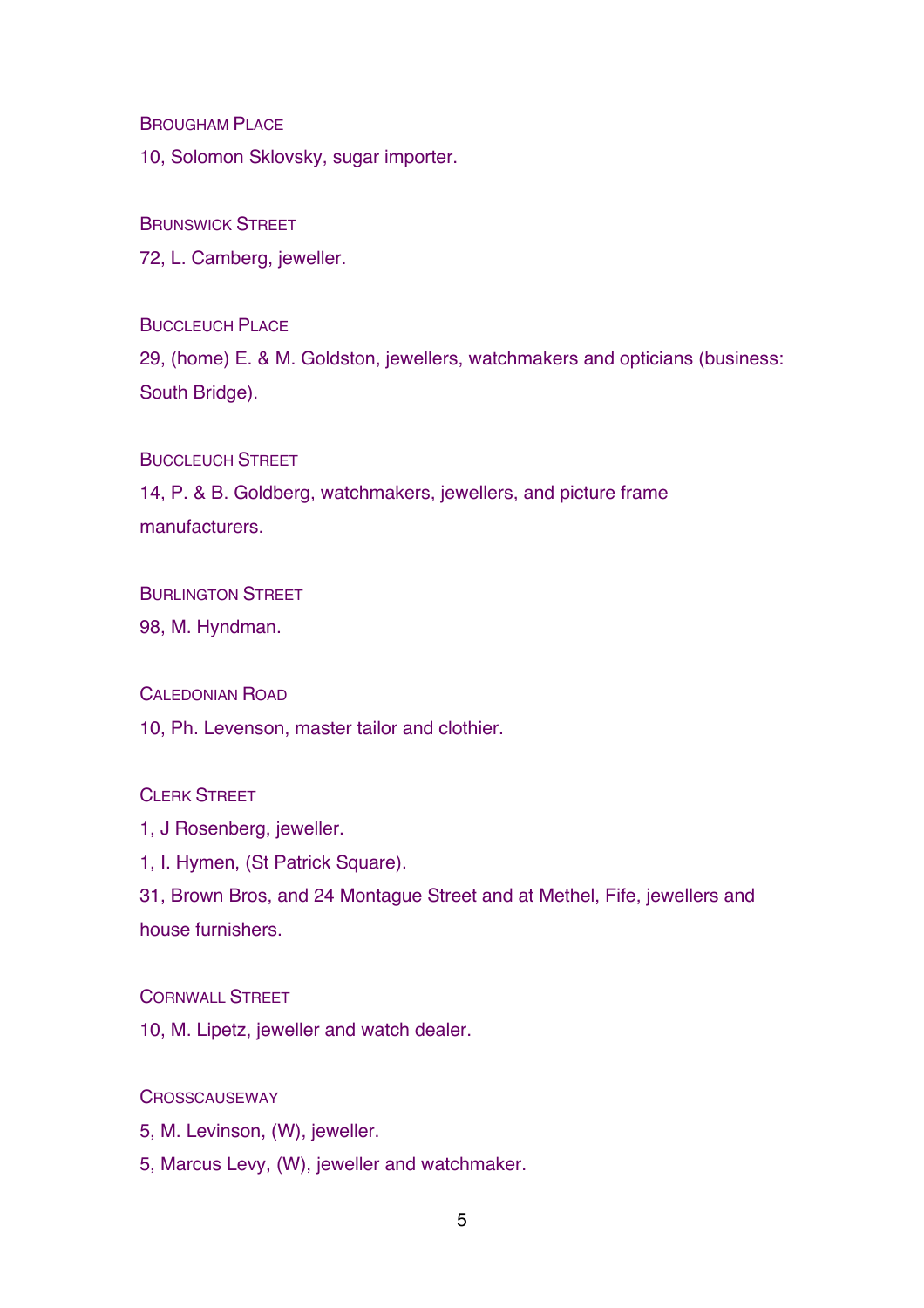21, (E) M. Wasserzug, wholesale and retail jeweller and watchmaker. Est. 1866.

28, (W) Jac Shirwinter, watchmaker and jeweller.

76, Isaac Hyman, glazier and glass merchant (home: Nicolson Street).

76, R. Hyman (E).

#### DALKEITH ROAD

12, Julius Shirwinter, jeweller and watchmaker.

#### DALRY ROAD

19, C. Miller, and 58, Elm Row; Glasgow Furnishing Warehouse.

### DRUMMOND STREET

7, John Lipetz, wholesale and retail jeweller.

7, Lazarus Lipetz, travelling jeweller.

# DUFF STREET, DALRY ROAD

14 & 22, L. Fedderman, waterproof garment manufacturer.

#### ELM ROW, LEITH

23, B. Franklin, Manchester Sale Rooms.

30, E. Freeman & Son, drapers, clothiers, and general merchants.

58, C. Miller, C. and 19, Dalry Road; Glasgow Furnishing Warehouse.

63, M. Stungo & Sons, manufacturer of waterproof garments.

#### FORREST ROAD, (GEORGE IV BRIDGE)

4A, I. Goldfarb, cigarette manufacturer and importer of foreign cigars and Turkish tobacco.

#### **FOUNTAINBRIDGE**

161, Asa Wass & Son, woolen rag merchants (home: Leamington Terrace). 163, W. S. Cornfield, waterproof garment manufacturer.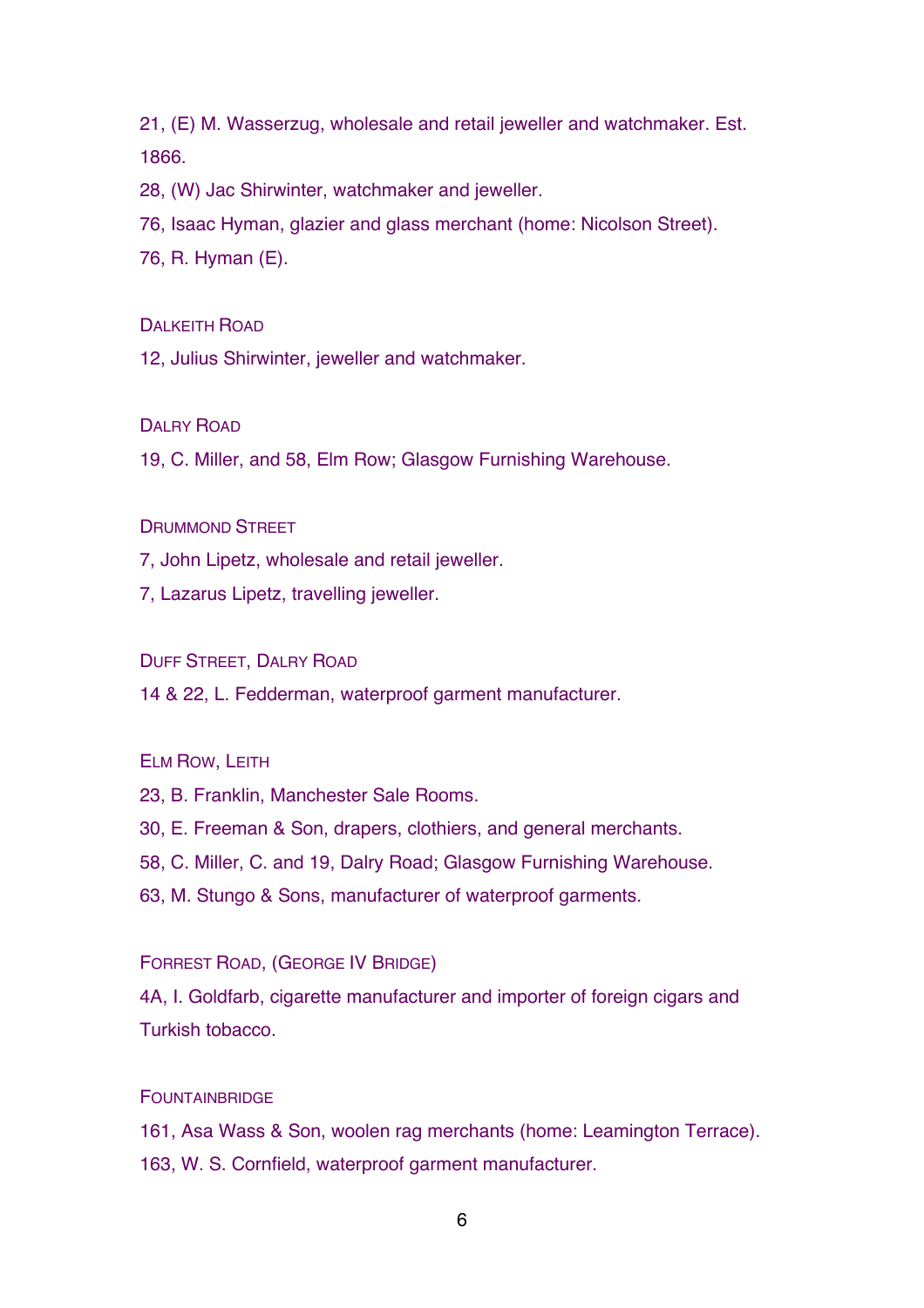163, George Myers, watchmaker, jeweller, optician and watch material dealer.

GARDNERS CRESENT

D. Levenson, manager, Caledonian Rubber Works.

#### GEOFFRY STREET

5, J. Harris, jeweller, clothier, and house furnisher.

# GEORGE STREET

4, J. Davis & Sons, stock and mortgage brokers.

95, Marcus N. Adler, actuary for Alliance Assurance Company.

### **GRINDLAY STREET**

36, Mrs. H. Joel, furnished apartments.

#### GUTHRIE STREET

12, A. Adler, "select family baker."

20, S. Bernstein, tailor.

# **HIGH STREET**

124-6, B. Hyam, clothier and outfitter.

231, Michael Bros, London Pawnbroking Sale Rooms.

521, Michael Bros, St. Giles Pawnbroking Sale Rooms.

### HILL PLACE.

9A, M. Wolffe, wholesale and retail slipper manufacturer. Also at 54, West Richmond Street.

## **INFIRMARY STREET**

- 4, S. Myers, jeweller and watchmaker.
- 8, Langman Myers, printer and publisher.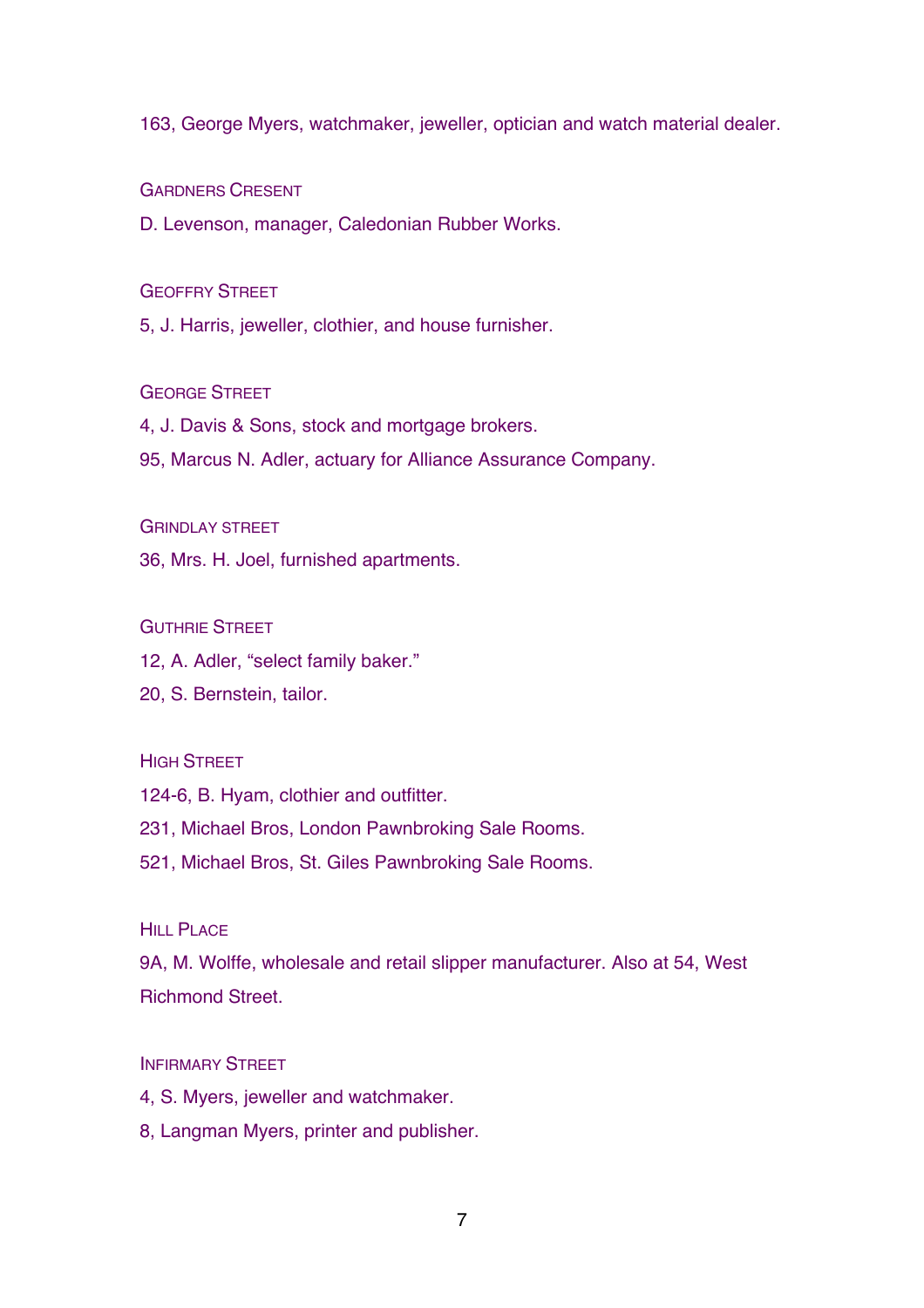#### INGLISTON STREET

7, Levy Bros, jewellers and watchmakers.

#### JEFFREY STREET

37, Andrew Levy and Co. wholesale stationers & envelope manufacturers. Also at Tennant Street.

59, (home) J. Rosenbluth, bookbinder (business: Ramsey Lane).

#### LAURISTON PLACE

6 & 8, A. Lewis & Co., wholesale and retail boot and slipper manufacturers.

#### LEAMINGTON TERRACE

17, (home) Asa Wass & Son, woollen rag merchants (business: Foutainbridge).

#### LEITH STREET

10, Alphonse Louis Reis & Co, and 36 South Bridge, jewellers and fancy merchants (home: Bright Crescent).

# LEITH WALK

283, H. Friedlansky, The Glasgow Sale Room, dealer in watches, jewellery, and drapery.

# LOTHIAN STREET

18, Max Benjamin, clothier and draper.

# MARCHMONT ROAD

127, S. Esterson, watchmaker and jeweller.

# MELVILLE TERRACE

9, Nathan Eprile, jeweller and watchmaker. Also at W. Preston Street.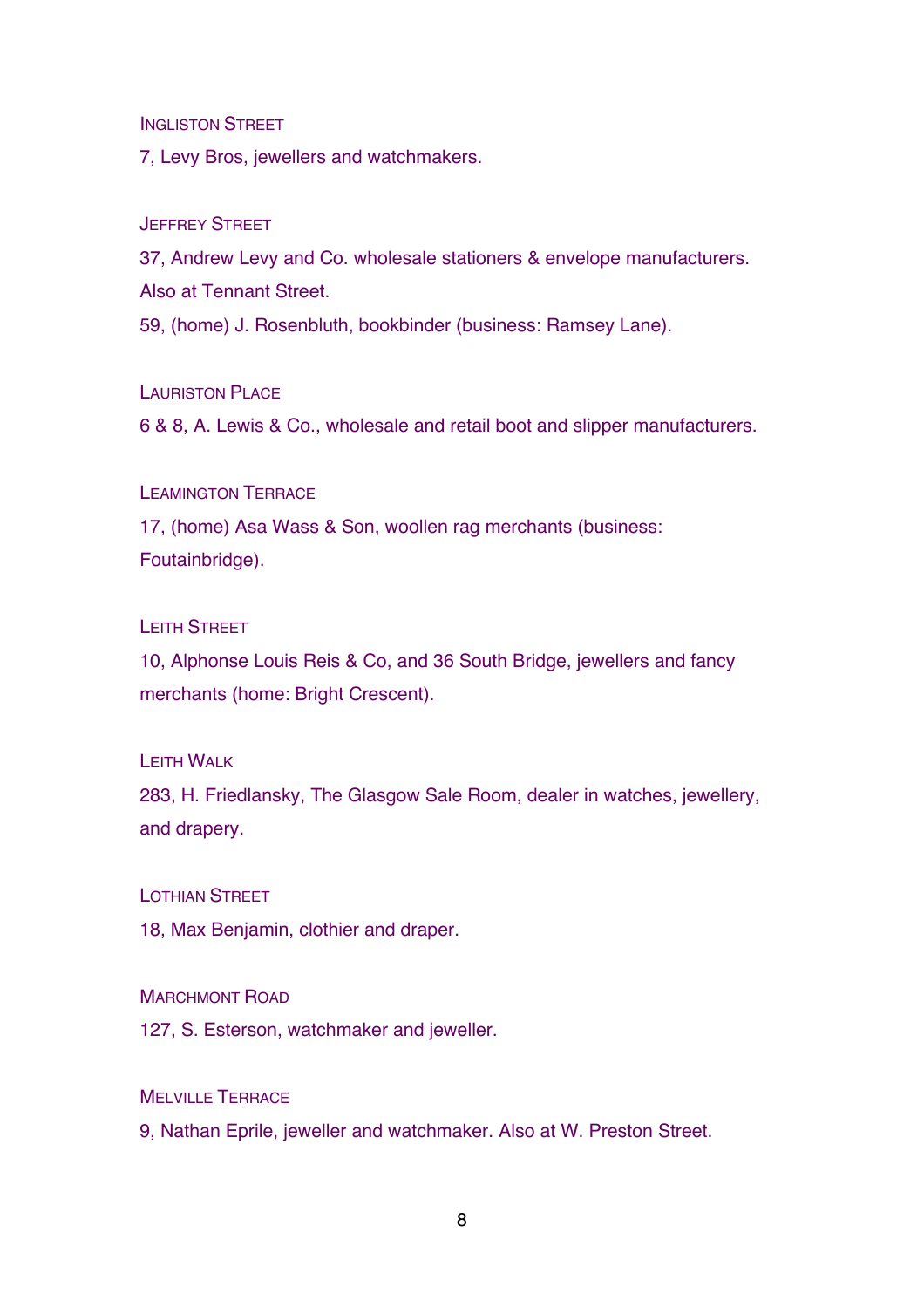MENTONE TERRACE

21, (home) Joseph Myers, wholesale jeweller, watch manufacturer, optician (business: 21, South Bridge).

MILLERFIELD PLACE

20, R. Eprile, wholesale and retail jeweller and watch dealer.

MONCRIEFF TERRACE

12, B. Bromberg, jeweller and watchmaker.

**MONTAGUE STREET** 

6, Samuel Barron.

7, I. Luriansky, retail jeweller.

8, Solomon Levitus, jeweller.

24, Brown Bros and 31, Clerk Street, and at Methel, Fife, jewellers and house furnishers.

33, B. Turiansky, jeweller and house furnisher, first president of the Edinburgh New Hebrew Congregation, 1893.

49, M. Shapera, watchmaker and jeweller.

NEWINGTON ROAD

26, M. H. Lindey, wholesale and retail watch dealer and jeweller. Est. 1870.

NICOLSON STREET

51A, Moses Hyman, travelling jeweller.

65, (home) I. Saltman, waterproof garment manufacturer (works located at St Patrick Square).

71, Thos. Geershon, hardware and fancy goods merchant and importer of foreign glass and china. Also at 57, Broad Street, Aberdeen.

108, D. Goldston, carver and gilder and picture frame manufacturer.

128, (home) Isaac Hyman, glazier and glass merchant (business:

Crosscauseway).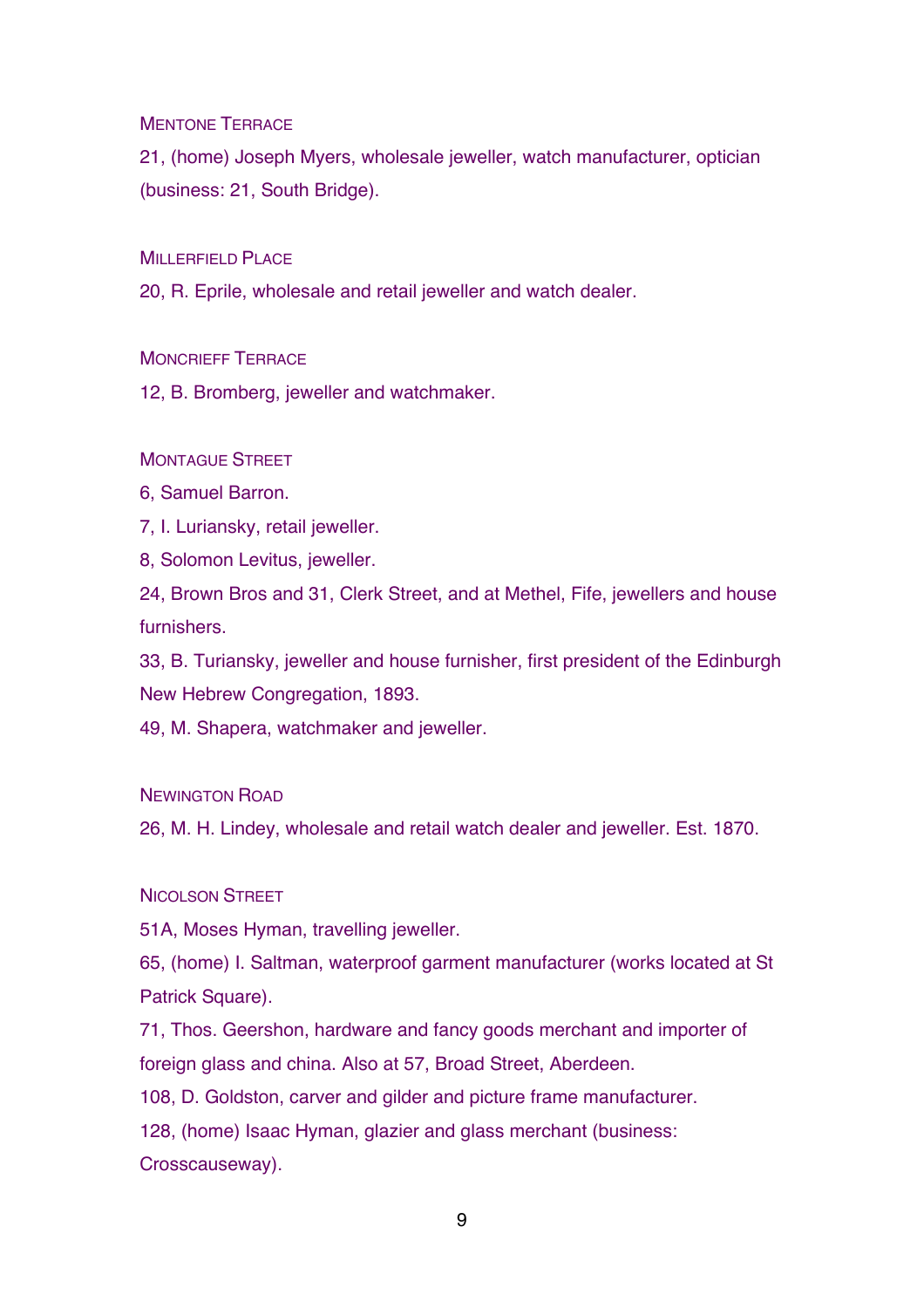PARKSIDE STREET

S. Rosenberg, general dealer.

PARK PLACE

Synagogue.

Henry Abrams, Esq., Secretary.

#### PLEASANCE

- 14, B. Cohen, wholesale picture frame manufacturer and show card.
- 65, Gershon Camberg, jeweller.
- 132, Sol. Braverman, jeweller.
- 126, E. Jablonsky, jeweller and draper.

#### **POTTERROW**

- 64, L. Cohen, jeweller and watchmaker.
- 8, Jos. Green, (Simpson's Court), wholesale slipper manufacturer.

#### PRESTON STREET WEST

6, Nathan Eprile, watchmaker and jeweller. Also at Melville Terrace.

#### RAMSEY LANE

J, Rosenbluth, bookbinder (home: Jeffrey Street).

# RICHMOND STREET

- 23, (W) Jos. Still, wholesale jeweller and purchaser of old gold and silver.
- 25, (S) S. Goldman, jeweller and draper.
- 35, (N) L. Brown, watchmaker and jeweller.
- 54, M. Wolffe, wholesale and retail slipper manufacturer. Also at Hill Place.

# ROSEBANK PLACE

5, (home) B. Franklin, Manchester Sale Rooms (business: Albert Place).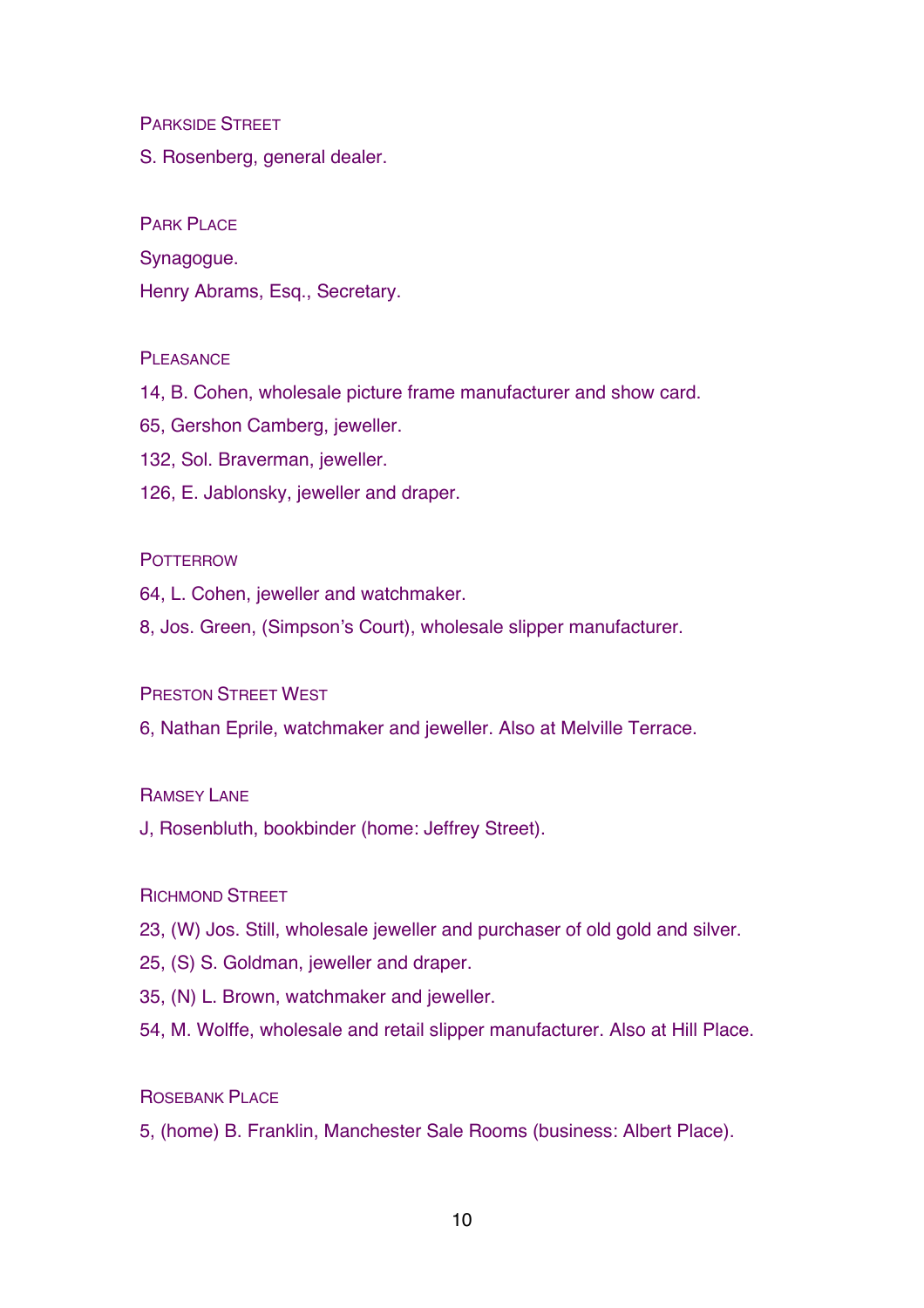SALISBURY STREET

28, J. Fineberg, boot and slipper manufacturer.

#### **SHORE**

60, A. Kerner, seaman's outfitter.

# SOUTH BRIDGE

21, Joseph Myers, wholesale jeweller, watch manufacturer, optician (home: Mentone Terrace).

28, E. & M. Goldston, jewellers, watchmakers and opticians (home: Buccleuch Place).

36, Alphonse Louis Reis & Co. and Leith Street, jewellers and fancy merchants (home: Bright Crescent).

#### SOUTH CLERK STREET

S. Rosenbloom, jeweller.

# ST LEONARD STREET

- 16A, Solomon Braverman, jeweller.
- 32, Chas. Alexander, jeweller and watchmaker.
- 46, Philip Goldberg.
- 47, J. Esterson, jeweller.

ST PATRICK SOUARE

4G, Philip Goldberg, picture frame maker, gilder.

31, George Leishman.

46, Chas Priteca and at High Street, Kilsyth, draper, clothier, and boot merchant. Est. 1885.

48, I. Saltman, waterproof garment manufacturer (works located at 65, Nicolson Street).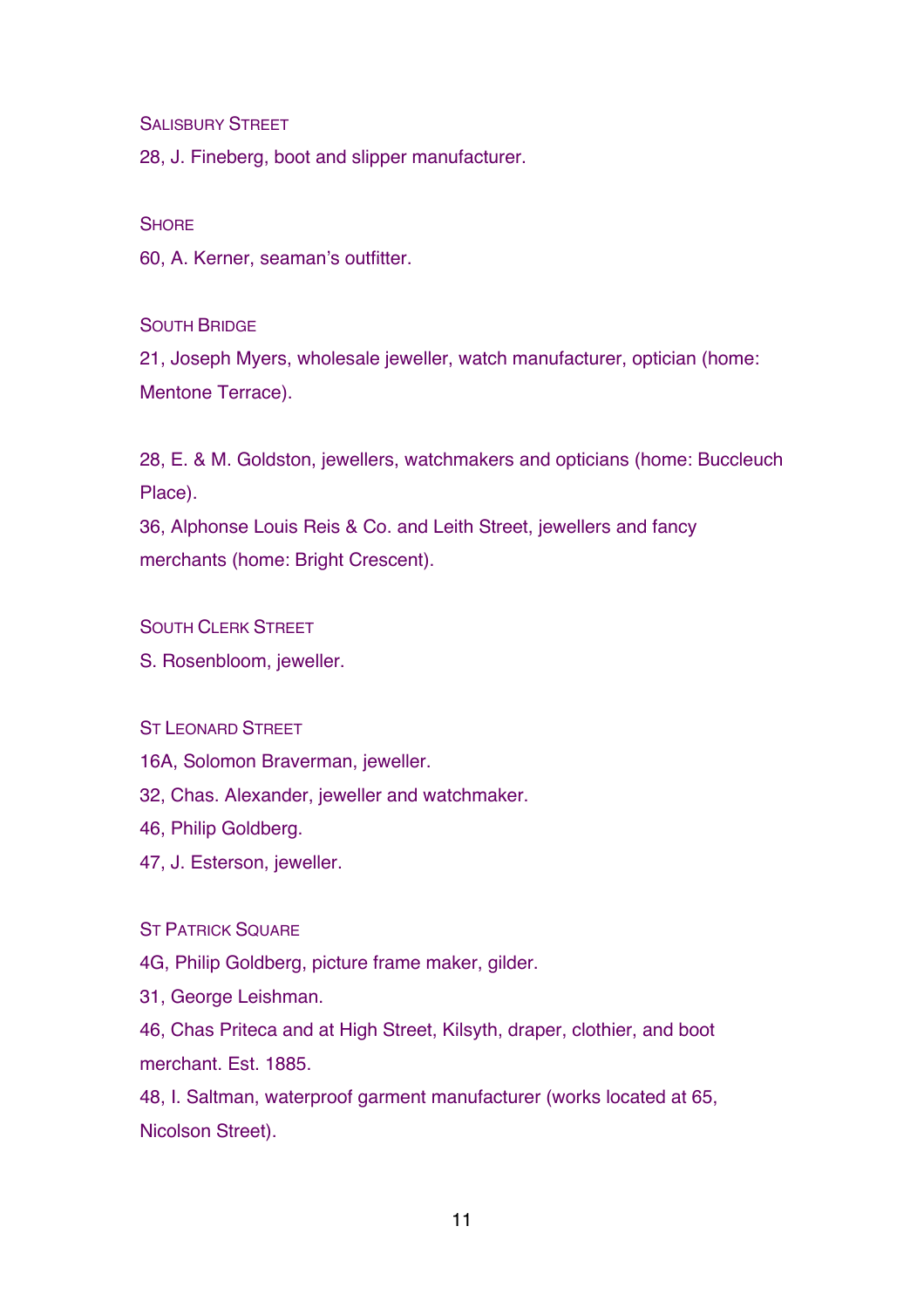## SOUTH BRIDGE

28, E. M. Goldston, wholesale and retail watch manufacturers and jewellers, importers of American, French, and German clocks. 36, Alphonse Louis Reis & Co. and at 10, Leith Street, jewellers and fancy

merchants (home: Bright Crescent).

74, P. Brown, master tailor with Adair & Co.

102, J. Michael, wholesale jeweller and watch factor. Agent for Swiss and American watches. Est. 1858.

# TENNANT STREET

2/87, Andrew Levy and Co, wholesale stationers & envelope manufacturers. Also at Jeffrey Street.

270, David Levy.

#### THISTLE STREET

43, Leo Bank, wholesale cigarette manufacturer.

# TOLBOOTH WYND

61, Philip Dresner, clothier and jeweller. Branch: 18 and 19, Riddle's Close; London and Glasgow Pawnbroking Co. 3, Louis Hymans, clothier and jeweller.

UNION COURT, RICHMOND PLACE 3, David Festenstein, dealer in pictures and drapery. Rev. Mr. Fürst, Minister, Edinburgh Hebrew Congregation.

# **Late 1890s/early 1900s**

RICHMOND STREET and DALRYMPLE STREET, temporary lodgings for poor Jews provided by The Jewish Board of Guardians.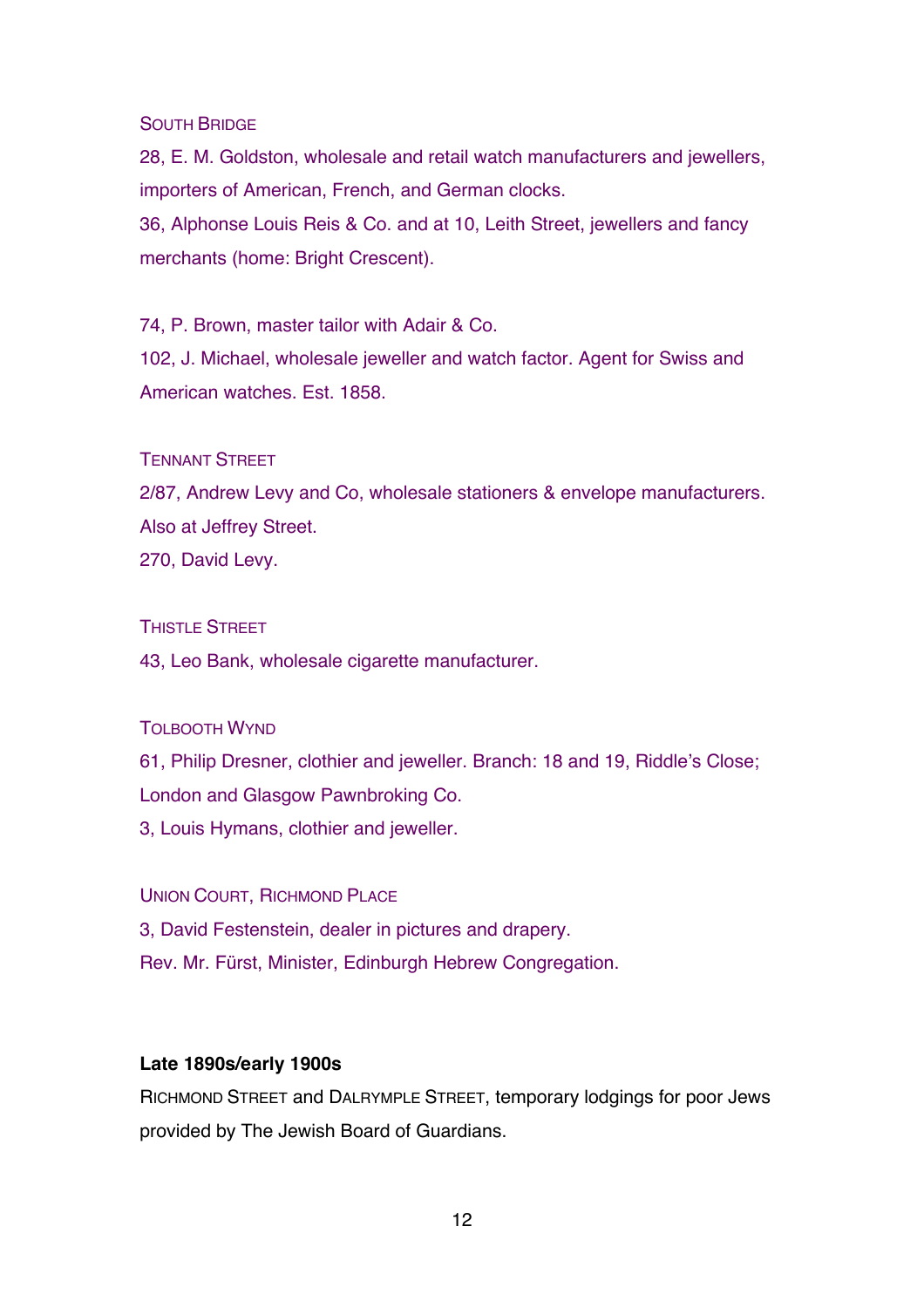

Synagogues

GRAHAM STREET

Rev. Mr. Fürst, Minister, Edinburgh Hebrew Congregation and W. Berman, 18, Keir Street.

CALEDONIAN CRESCENT

J. Chazan.

NORTH RICHMOND ST

J. Teitelman and L. Bindman, 12 Roxburgh St.

SOUTH CLERK ST

26, Livingston Hall, Prest: J.H. Fred.

ANNFIELD

7, (home) F. J. Schmuckert & Co, oilskin manufacturers, clothiers and outfitters (business: Sandport Street).

ARCHIBALD PLACE

23, Rev. Mr. Fürst.

ARDMIALLAN TERRACE

5, David Penman, furniture dealer.

BRAID PLACE "Jews burying ground."

BRAID ROAD 30, F. Isaacs.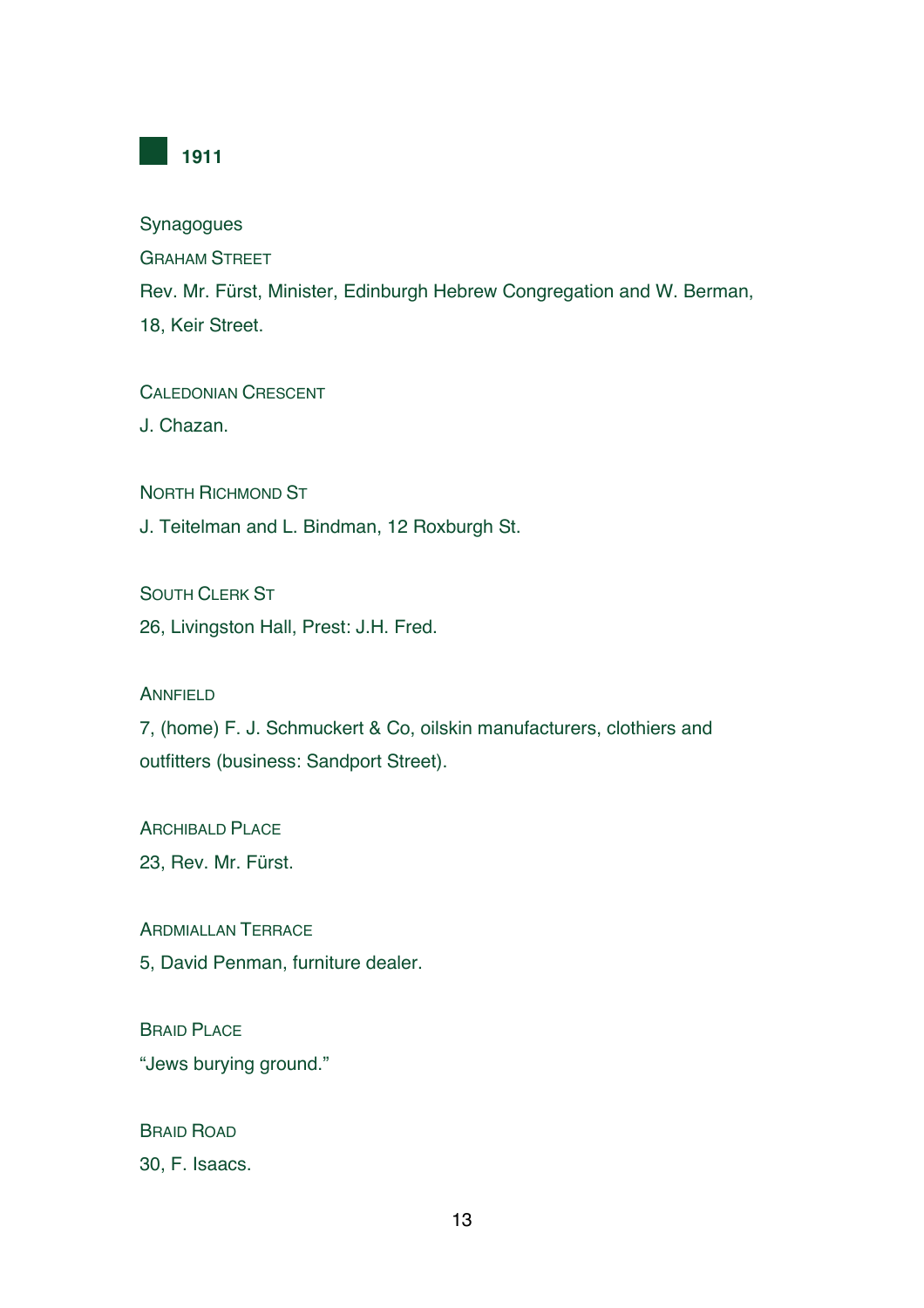**BRISTO STREET** 

48, H. Broomberg, tool merchant.

BROUGHTON STREET

19, Benjamin C. Mandelstam, incandescent mantle manufacturers.

BRUNTSFIELD PLACE 14, J. Solomon, clothier, tailor. 16 and 17, A. M. Hyams, furrier.

**BUCCLEUCH PLACE** 

7, Frank Lipetz, jeweller.

CANDLEMAKER ROW

90, A. H. Meyer, gilders, carvers, manufacturers and agents.

#### COATES PLACE

3, Madame Salomon, corsetiere.

#### COCKBURN STREET

31, Levy & Lucas, furniture dealer.

COMISTON GARDENS.

12, Isaac Gould, clerk.

# **COWGATE**

144, 146, 156, 166, Maria Jordan, rag store and broker (house: South Clerk Street).

212, (Niddry St) J. Wolfe, rag merchant.

265, Nathan's Rag and Rubber Store.

276, (High School Wynd) Joseph Weinberg, furniture dealer.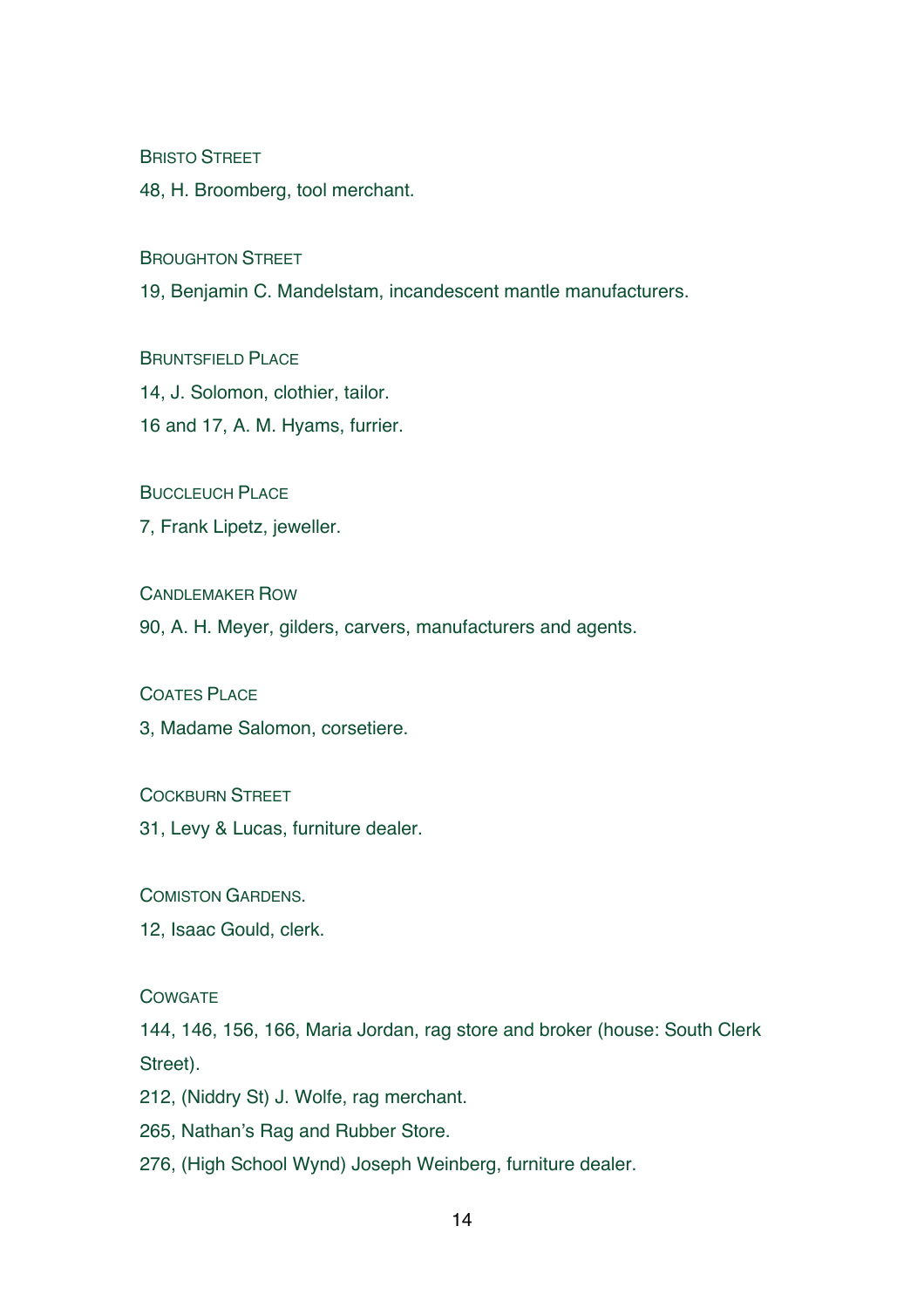CRAIGMILLAR PARK The Elms, Maurice Isaacs J.P.

**CROSSCAUSEWAY** 

33, M. Pinkinsky.

# DALKEITH ROAD

5, B. Turiansky, house furnisher (listed 1894 as jeweller, 33 Newington Road), first president of the Edinburgh New Hebrew Congregation,1893.

DAI RY ROAD

214, M. Levy, picture framer.

EASTER ROAD

215, Miss Porteous, dressmaker.

EAST NORTON PLACE

16, Walter Cecil Freeman, commercial traveller.

EAST PRESTON STREET

3A, Alex. Honeyman, cabinet maker.

32, Miss F. Sweetman, dressmaker.

EAST RICHMOND STREET

13 & 18, Jablonsky & Co. furniture dealer.

EAST SILVERMILLS LANE Samuel Cowan, dairy keeper.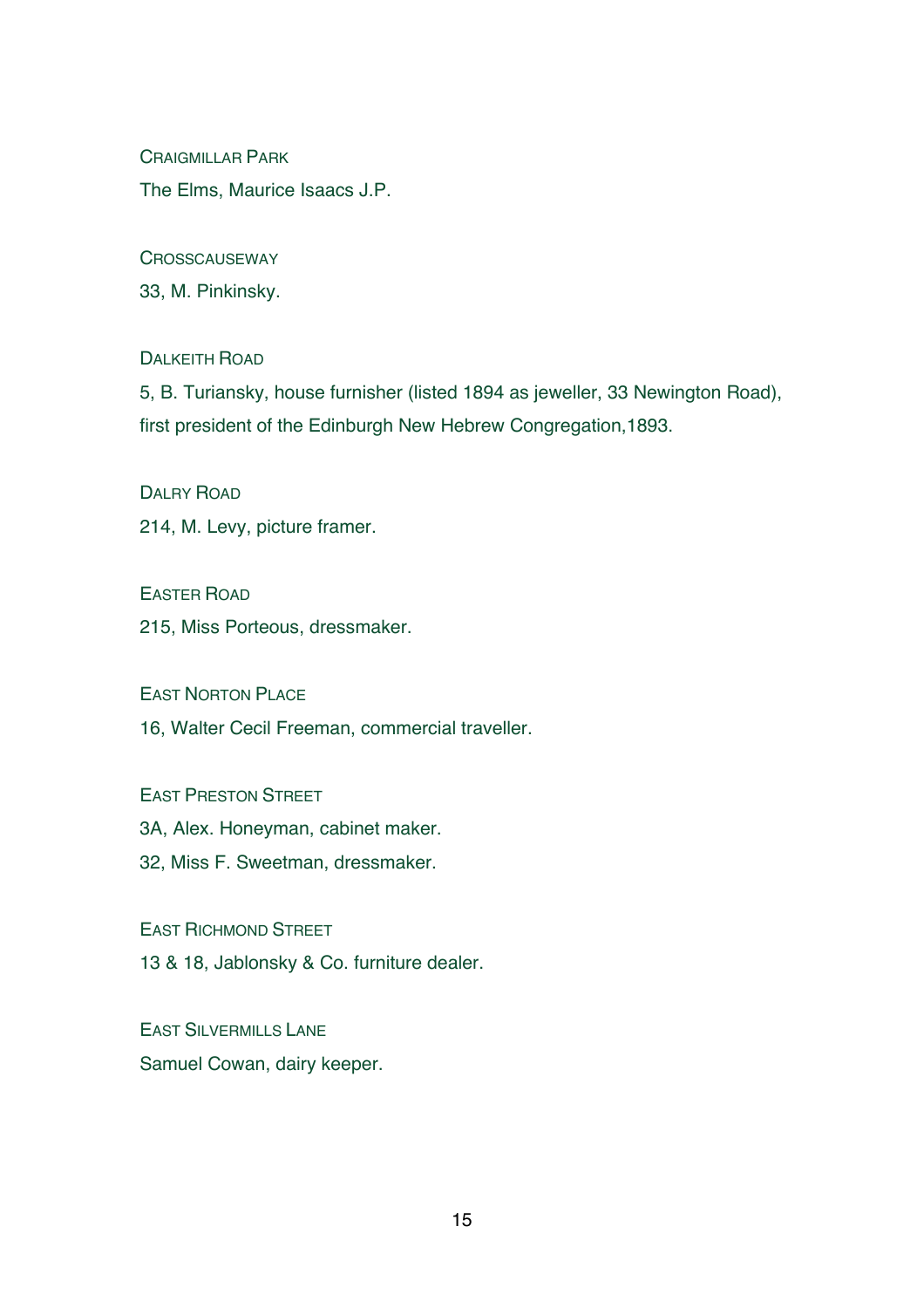EAST TRINITY ROAD

34, (home) A. & J. P. Louis Reis, (A. L. R & Co), jeweller etc. (businesses Leith Street and South Bridge).

ELM ROW

59, M. Stungo, waterproof manufacturer (home: Haddington Place).

62, L. Goldstone, art needlework depot.

FALCON AVENUE

33, Henry Salomon.

FREDERICK STREET

3, Reuben Marcus, ladies tailor.

GEORGE STREET

2, Isaac Fürst S.S.C, Edinburgh Jewish Board of Guardians, Hon. Sec.

10A, F. Isaacs, stock and share broker.

37, Joseph Isaacs.

78, A. Myers, saleroom.

GEORGE ST, LEITH

25, Mrs G. Samuel, dairy.

GLENGYLE TERRACE 11, Mrs Meyer, apartments.

GREAT JUNCTION STREET 80 & 82, Andrew Levy and Co. wholesale stationers and envelope manufacturers.

GROVE STREET 89, (home) John H. Freeman, waterproof manufacturer (business: Elm Row).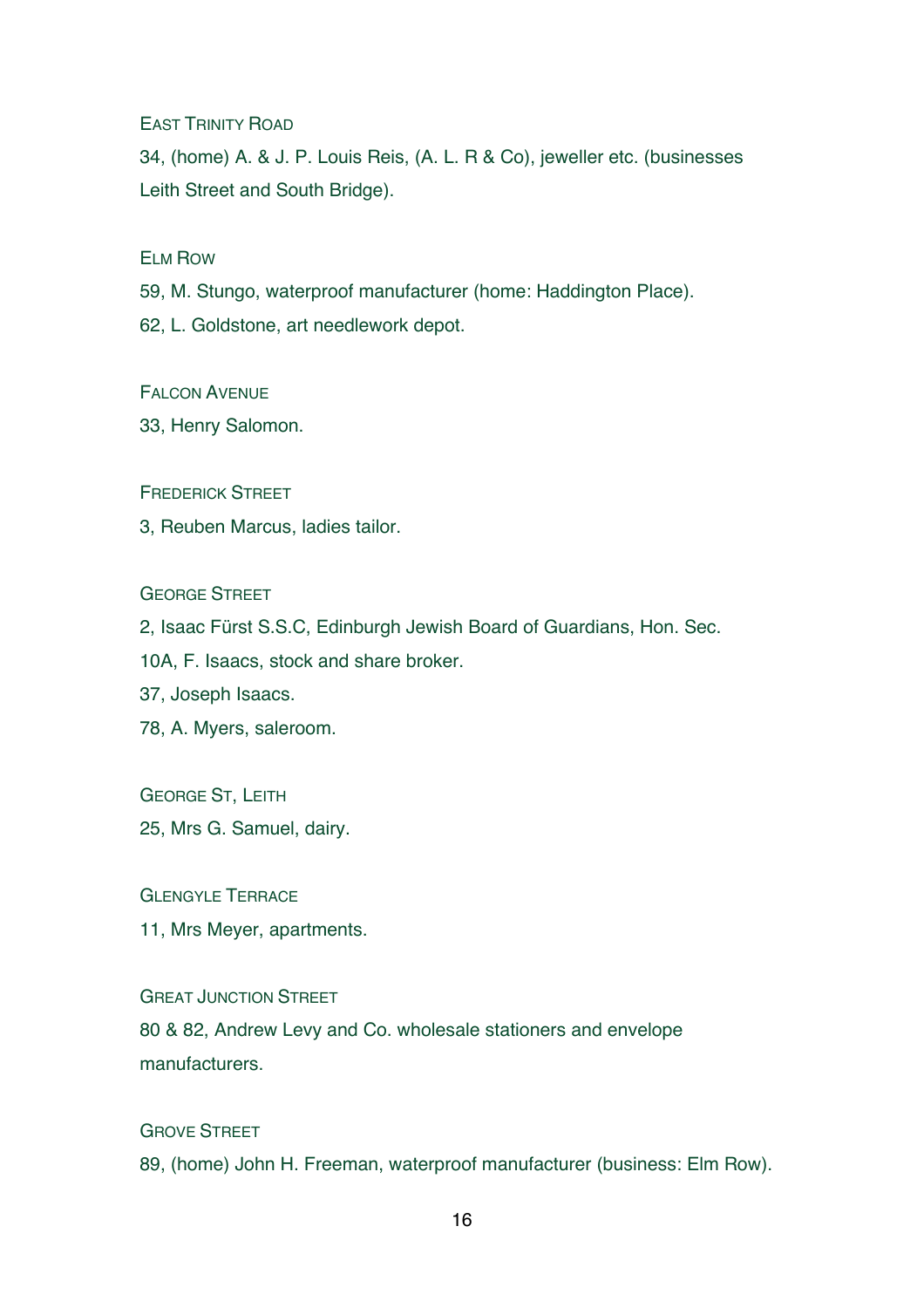**HADDINGTON PLACE** 

25, M. Stungo.

30, Miss S. Eichler, dressmaker.

Hanover Street

54, H. Abrams, antique dealer.

HENRY STREET

8, S. Rosenberg, broker.

**HIGH STREET** 

150, Spellman and Co., wholesale warehousemen.

377, J. Rosenbluth, bookbinder (home: Thirlestane Road).

**HILLSIDE STREET** 

6. E. C. Isaac, draper and newsagent, (home at number 21).

14, Samuel J. Isaac.

HOPE STREET

9, Miss Sunkel, teacher of German.

IONA STREET

12, Abraham Lipschitz.

INFIRMARY STREET

4, (home) J. Wolfe, broker and rag merchant (business: Cowgate).

JANE STREET, LEITH

2, P. Dresner & Co, proprietors of Leith Equitable Loan Company. (See other businesses Market St. and Tolbooth Wynd).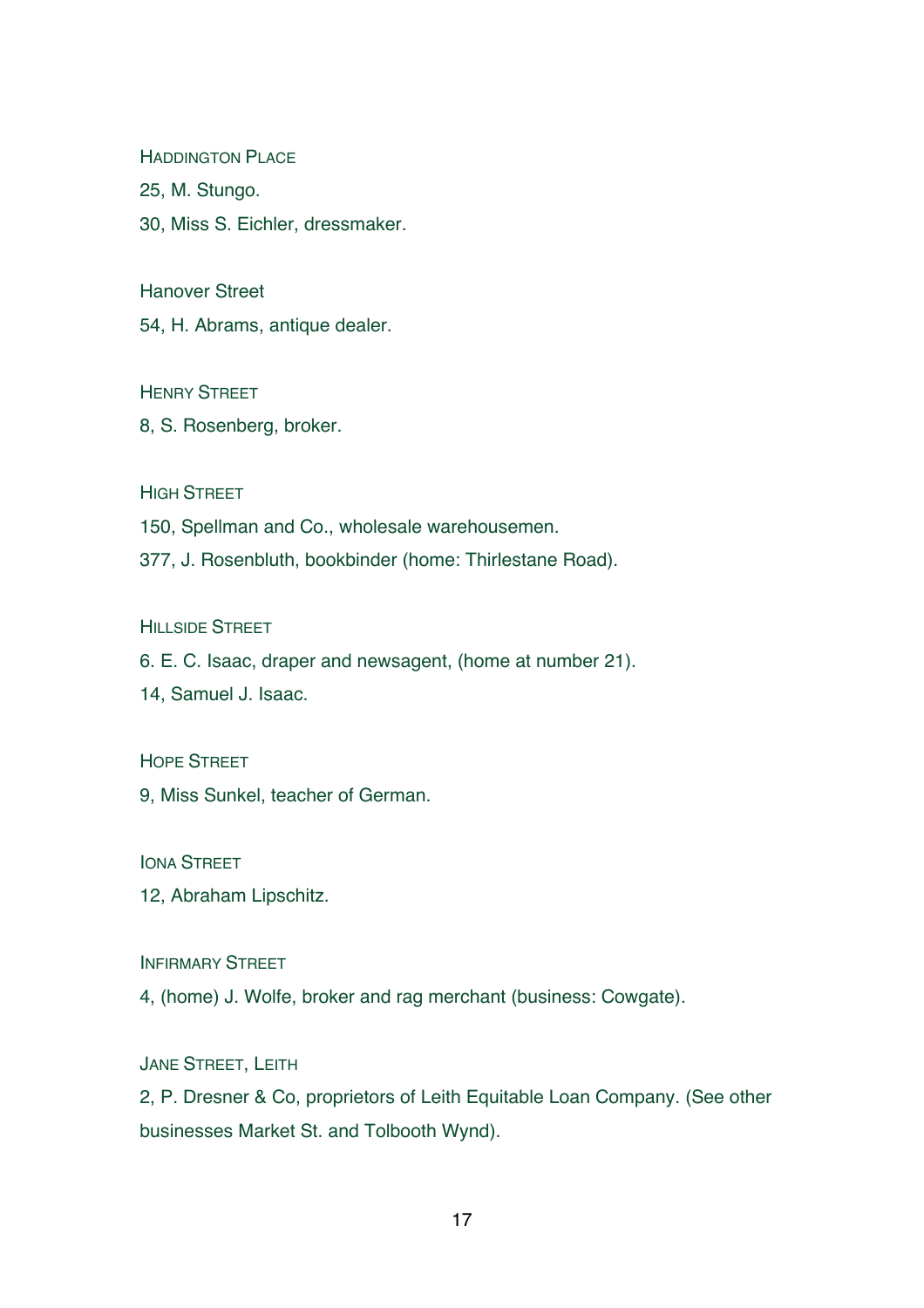LAURISTON GARDENS

7, Salomon Sklovsky, sugar merchant.

24, A. N. Meyerowicz (B.U.) teacher of German.

LAURISTON PLACE

46, Jewish Medical Mission.

LEITH STREET

8 &10, A. Louis Reis & Co. jeweller. Also at South Bridge (home: East Trinity Road).

LEITH WALK

167, Mrs J. Abell.

LONSDALE TERRACE

18, S. S. Stungo.

LOTHIAN STREET Zion Hall

MARKET STREET, LEITH 31, P & Co. Dresner, London and Glasgow Pawnbroking Co.

MCDONALD ROAD

3, Leon Levy.

MELVILLE PLACE

11, Mme Esther, dressmaker.

MENTONE TERRACE

1, Morris Michael, jeweller.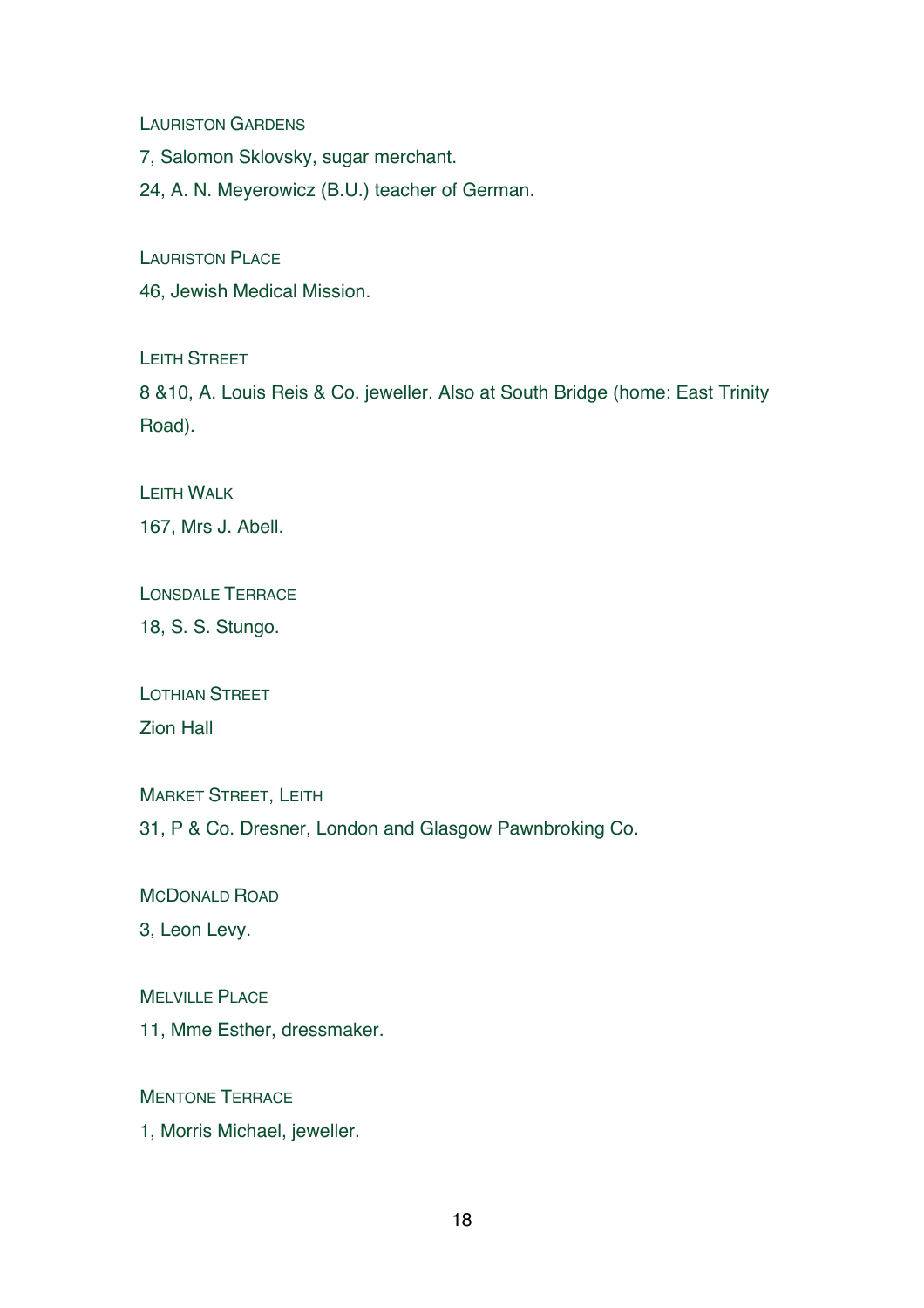MERCHISTON PLACE

6, Miss Spellman, dressmaker.

MILLERFIELD PLACE

4, Israel Rosenbloom, wholesale jeweller and dealer in antiques.

**MILTON STREET** 

25, (home) David Vinestock, cabinet maker (business, Waterson Avenue).

# **MINTO STREET**

40, (home) E & M. Goldston, jewellers, watchmakers, optician (business: South Bridge).

40, (home) G & H. Goldston, clothiers, hosiers, hatters (business: Nicolson Street).

40, (home) Benjamin Goldston L. D. S. Ed. dentist (business: South Clerk Street).

40, (home) David Goldston, carver and gilder (business: 108 Nicolson Street).

51, H. Michael, general merchant.

41, M. Michael LDS Ed., dentist.

MORNINGSIDE ROAD

370, William Leishman, dairy keeper.

MONTAGUE STREET

8, Solomon Levetus, watchmaker, jeweller.

18, (home) Morris Hyman, wholesale jeweller (business: South College Street).

NICOLSON STREET

108, David Goldston, carver and gilder (home: Minto Street). 134, 136, 138 G & H. Goldston, clothiers, hosiers, hatters (home: Minto Street).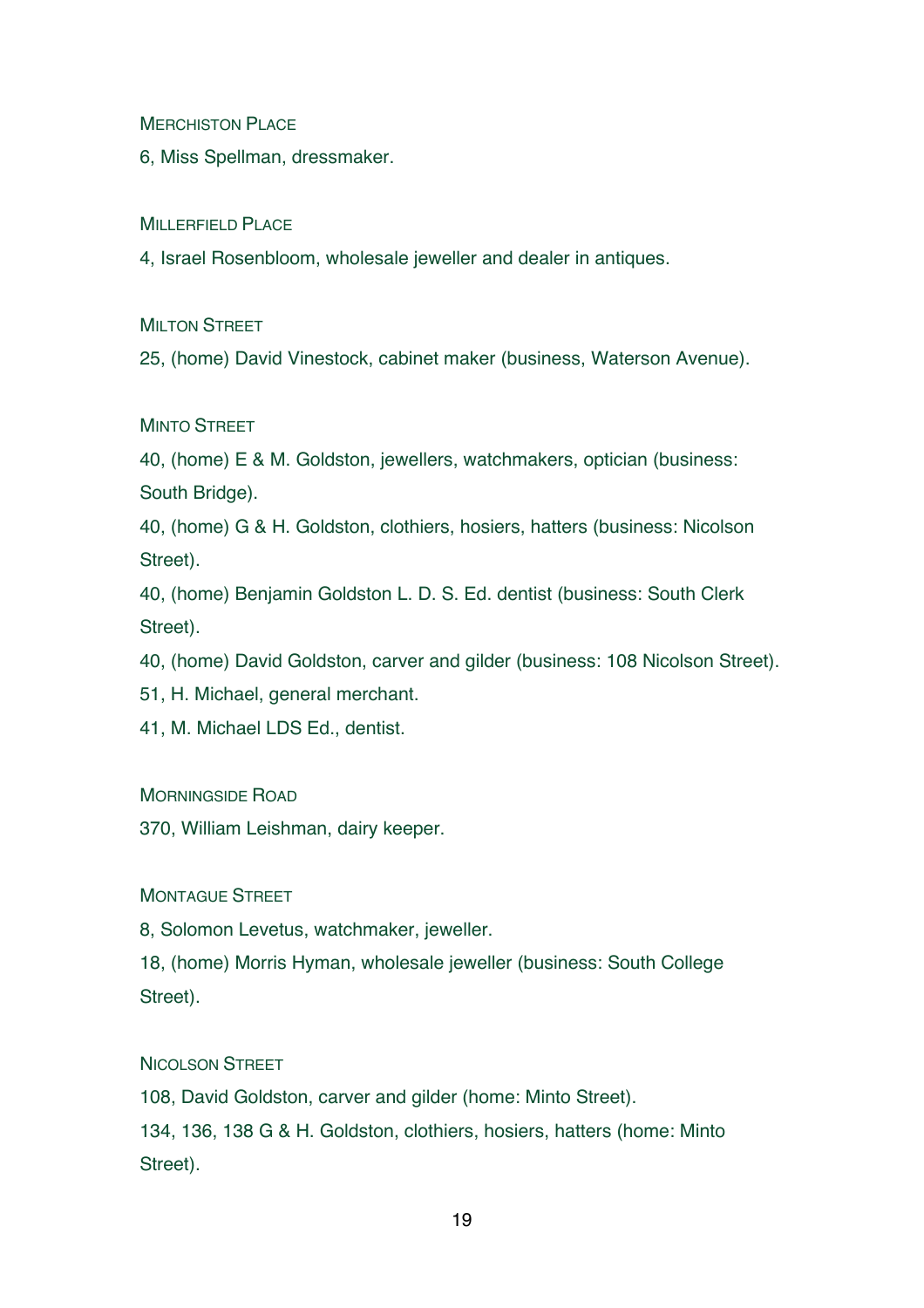#### NORTH BRIDGE

7, Salmon & Gluckstein Ltd. tobacconists.

25, J. H. & B. Isaacs.

40, H. Samuel, jeweller.

42, Gleitzman & Ring, furrier.

42, Barnet H. Abrahams, merchant.

52, F. Barron.

NORTH BRIDGE - IRCADE

6, Rosenbloom Brothers, music sellers and musical instrument dealers.

2, H. Samuel, jeweller.

NORTH FORTH STREET

59, P. Oppenheim, rag merchant.

OXFORD STREET

33, D. Hyman.

PI FASANCE

186, N. & R. Marcus, furniture dealer.

RANKEILLOR STREET

32, (home) Philip Goldberg, picture framer (business: St. Mary Street).

54, N. & R. Marcus.

RODNEY STREET

4, R. Isaac.

SALISBURY STREET

13, W. Goldstein.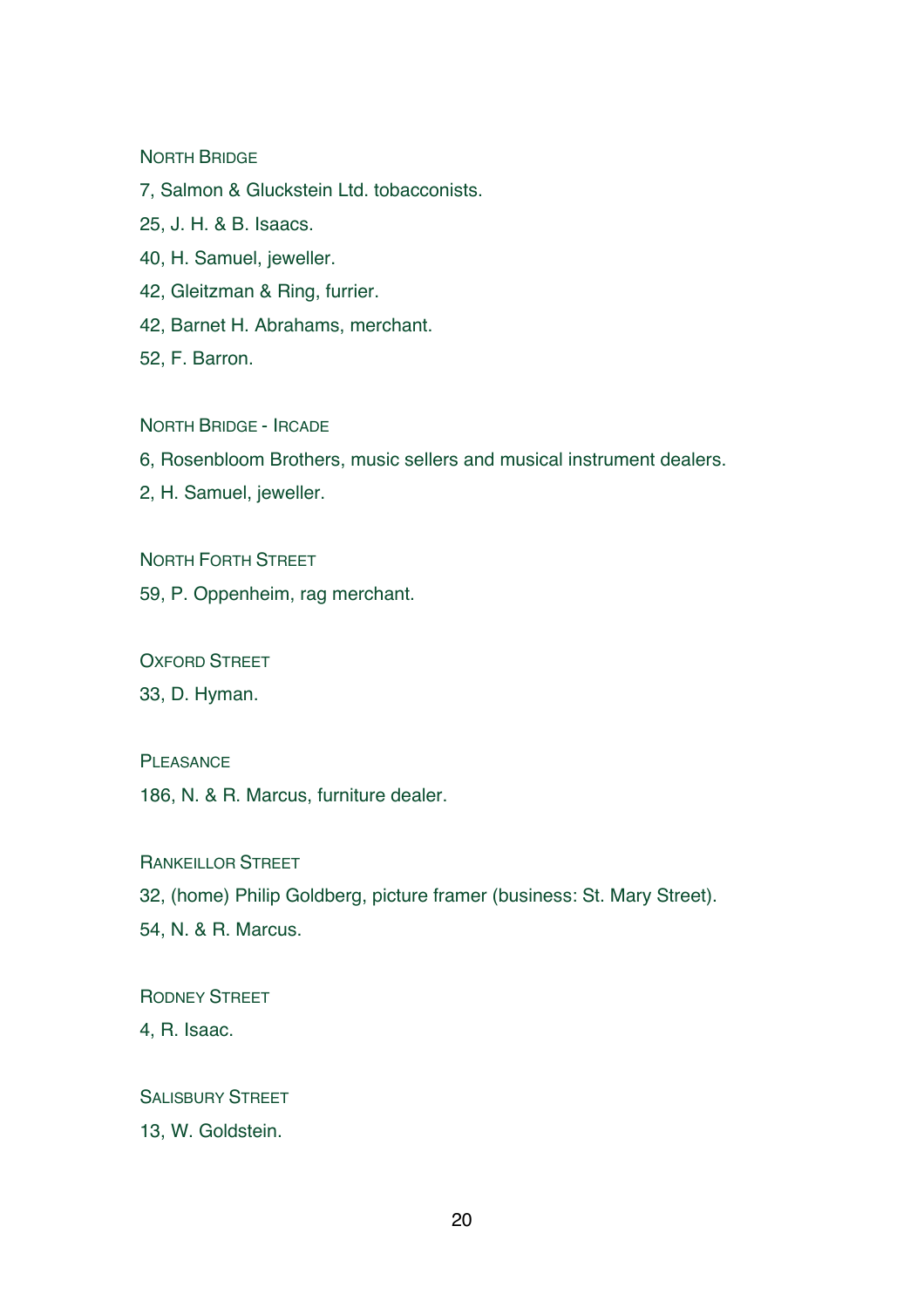# SANDPORT STREET

47, F. J. Schmuckert & Co, oilskin manufacturers, clothiers and outfitters (home: Annfield).

# SMITH'S PLACE

7, P. Dresner.

# SOUTH BRIDGE

28, E. & M. Goldston, jewellers, watchmakers, optician (home: Minto Street). 36, A. Louis Reis FSMC jeweller, ophthalmic optician. Also at Leith Street (home: East Trinity Road).

# SOUTH COLLEGE STREET

9, Morris Hyman, wholesale jeweller (home: 18 Montague Street).

# SOUTH CLERK STREET

28, (home) Maria Jordan, rag store and broker (business: Cowgate).

61, Benjamin Goldston L. D. S. Ed., dentist (home: Minto Street).

# SPOTTISWOODE STREET

14, Patrick Spellman.

# ST LEONARD'S STREET

8, S. Rosenburg.

54, N. & R. Marcus, furniture dealer. Also at 186, Pleasance.

# ST MARY STREET

- 71, Nathan Shultine.
- 85, Joseph Weinberg, broker.
- 52 & 54, Philip Goldberg, picture framer (home: Rankeillor Street).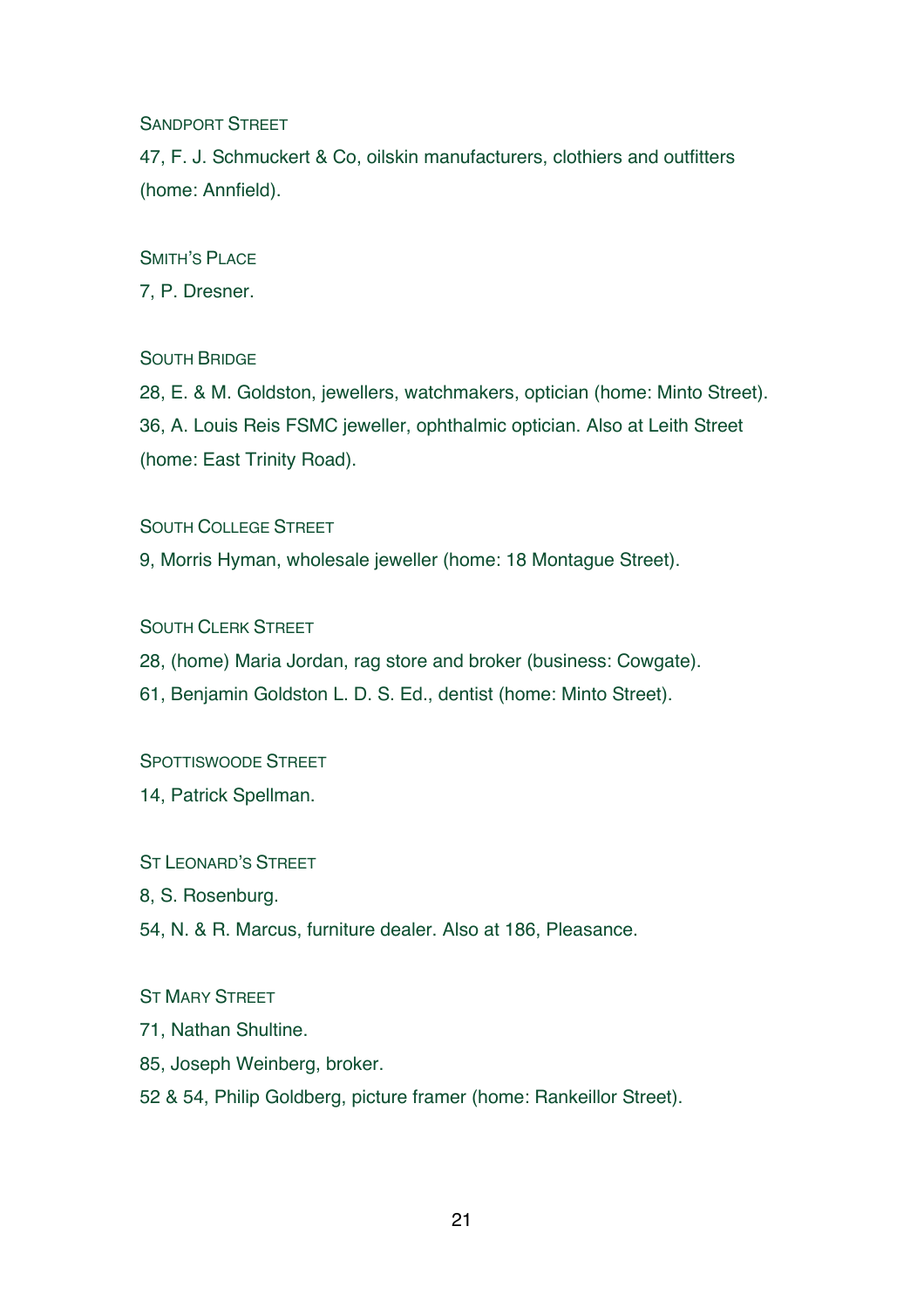**ST PATRICK SQUARE** 

8, H. Vogler, canemaker.

21, Isaac Eppel & Co. picture framer.

38, John Lipetz, grocer.

STAFFORD STREET

14, Madame de Veyne, dressmaker.

TEVIOT PLACE

5, Henry Solomon.

THE SHORE

52, A. Kerner, clothier. (Listed at 60 The Shore in 1894).

THIRLESTANE ROAD

82, (home) J. Rosenbluth, bookbinder (business: High Street).

TOLBOOTH WYND (SHORE, LEITH)

61, Philip Dresner & Co. outfitters and baltic boot importers.

UNION STREET

11, S. Cohen, dealers in antiquities and curiosities.

**VIEWFORTH** 

114, Isidore Goldfor, commercial traveller.

WATERSTON AVENUE

David Vinestock, cabinet maker (home: Milton Street).

WEST PORT

109, A. Rose, broker.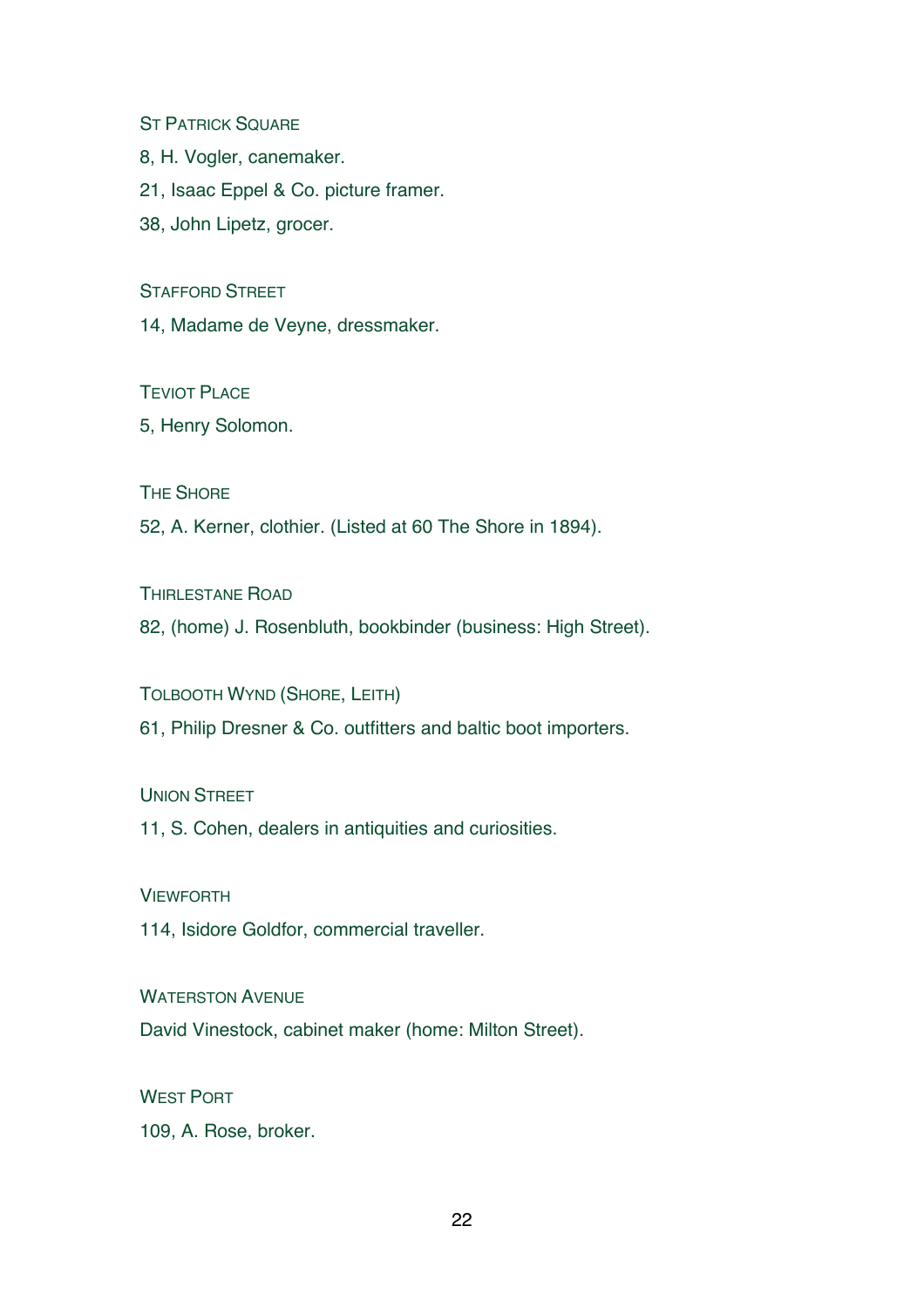WEST REGENT STREET

65, Samuel Berger & Co. starch and glaze manufacturers.

YEAMAN PLACE

7, Mrs Leishman, dairykeeper.

# **1916**

ST LEONARD'S STREET Mr Brown, kosher butcher.

SOUTH RICHMOND STREET Mr. F. Hoffenberg, kosher butcher. Mrs. Pass, kosher butcher.



Synagogues No entries in this directory.

**ANTIGUA STREET** 

8, R. Freedman, picture framers.

BALTIC STREET, LEITH 24 & 28, Hugo Knoblauch Sons & Co. Ltd. (also Glasgow), chemical dealers.

# BATH ST

10A, Arthur R. Isaac.

# BERNARD STREET

20, S. G. Schreuder, joiner (home: Madeira Street).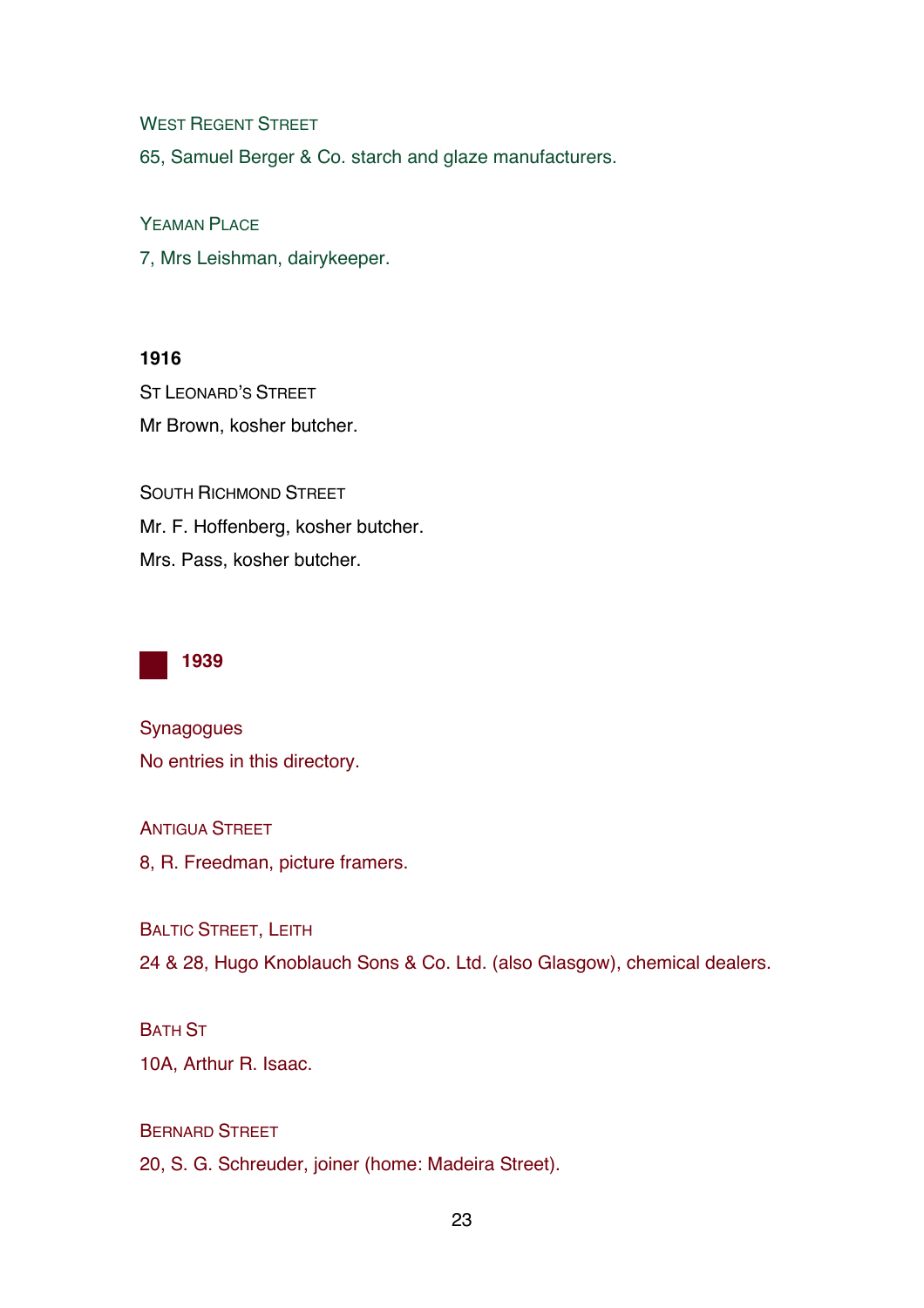49, Jacob & Murray, insurance broker.

BRAID FARM ROAD

31, (home) J. Vinestock, cabinet maker, (businesses at Craighouse Gardens and Greenside Place).

BRAID ROAD 189, (home) Betram Seftor, furrier.

**BRAID PLACE** Jews burying ground.

BRISTO ST

4, H. Broomberg, tool merchant.

BRUNTSFIELD PLACE

14 & 17, Hyams of Bruntsfield, A. M. Hyams and Son, furrier.

**BRUNTON PLACE** 10, S. J. Isaac, dentist. 160, B. Camberg.

BONNINGTON ROAD

79, Andrew Levy & Co Ltd, wholesale stationers and envelope manufacturers (home: York Road).

BUCCLEUCH PLACE

7, Frank Lipetz, jeweller.

**CANONGATE** 

265, A. Adelman & son, boot & shoemakers.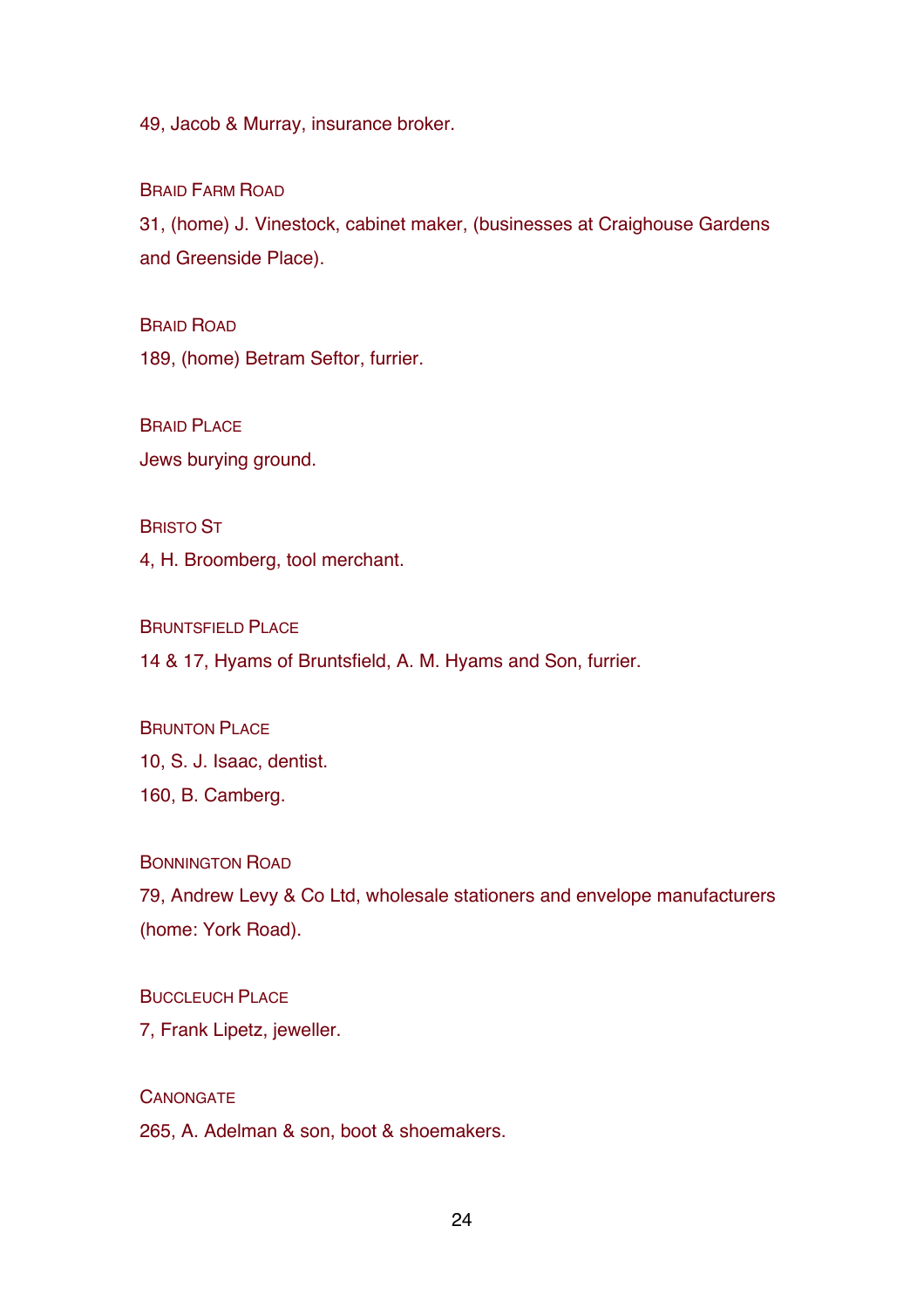CLAREMONT BANK

25, A. Isaacs.

**CAUSEWAYSIDE** 

19, Miss A. Scholan, draper, dressmaker.

CHARLOTTE STREET, LEITH

27, Louis Dreyfus, grain merchant & importer.

61, Honeyman & Wilson, spice merchant.

COATES CRESCENT

9, Isaac Fürst, solicitor.

COLLEGE STREET, SOUTH

9, David Hyman, wholesale jeweller (home: Graham Street).

**COWGATE** 

253 & 255, S. Nathan, rag merchant.

CONSTITUTION STREET

24, J. Mehren & Co. agents.

CRAIGHOUSE GARDENS

48, Vinestock Bros. Ltd. cabinet makers (showrooms: Greenside Place).

55, G. Vinestock.

CRAIGMILLAR PARK

20, Misses Geershon.

58, The Elms, Misses Isaacs.

DALKEITH ROAD 153, Mrs B. Hyman.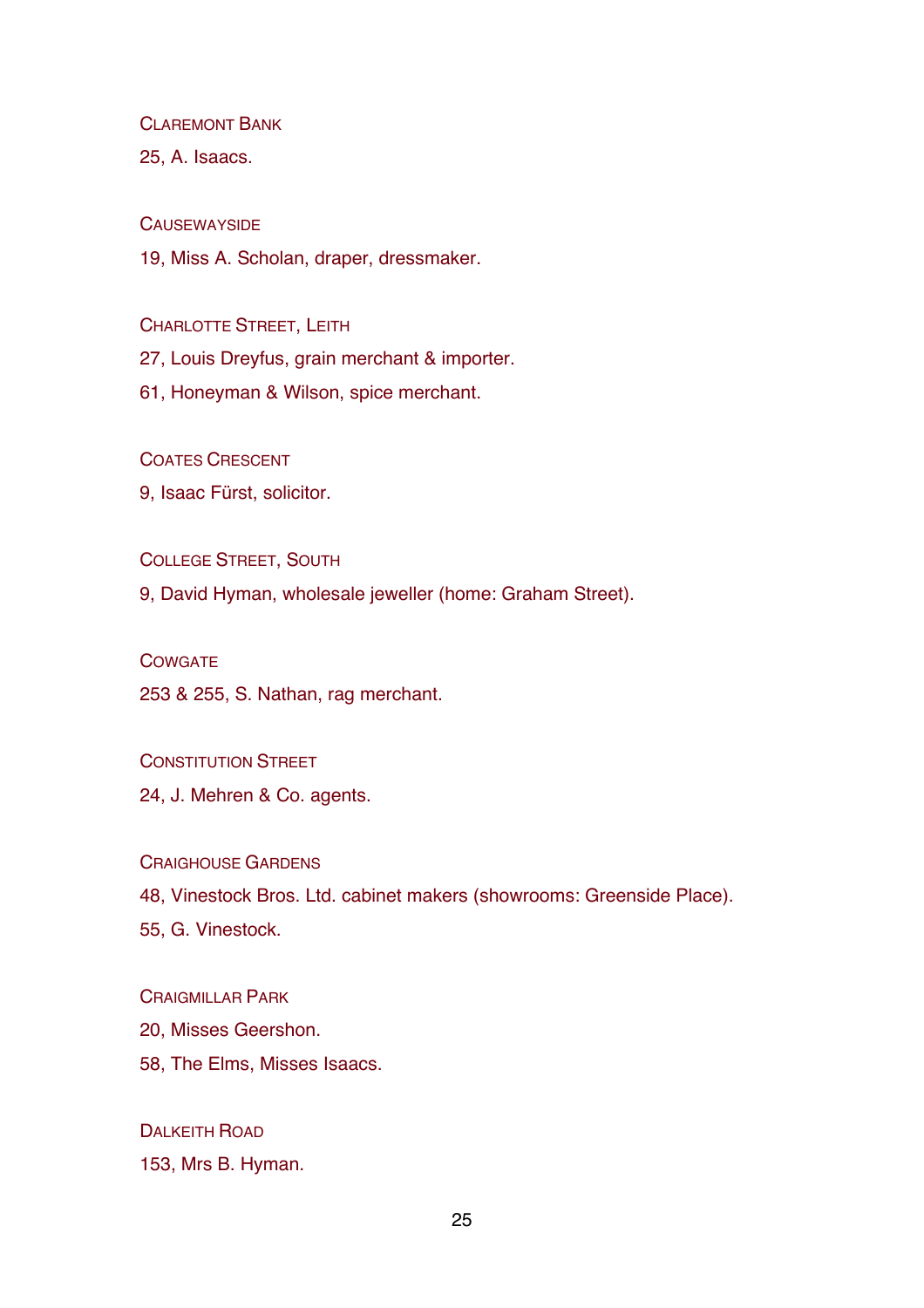DAVIE STREET

9A, F. Hoffenburg, butcher & poulterer.

DICK PLACE

43, L. I. Braverman.

DURHAM AVENUE

56, Robert Vinestock, cabinet maker, (business: Craighouse Gardens & Greenside Place).

EAST CROSSCAUSEWAY (LAMB'S CLOSE)

84, S. Kleinberg, baker & confectioner (home: Fountainhall).

EAST PRESTON STREET

2, Benjamin Goldston L.D.S., dentist.

28, M. Goldberg and P. Goldberg.

ESSELMONT ROAD

37, (home) Julius Lipetz, physician (business: Roxburgh Place).

FETTES ROW

10 & 11, A. H. Meyer & Co, carver & gilder.

FINDHORN PLACE

M. Wolf.

FOUNTAINBRIDGE

161, 169, 177, Asa Wass & Son, rag merchant.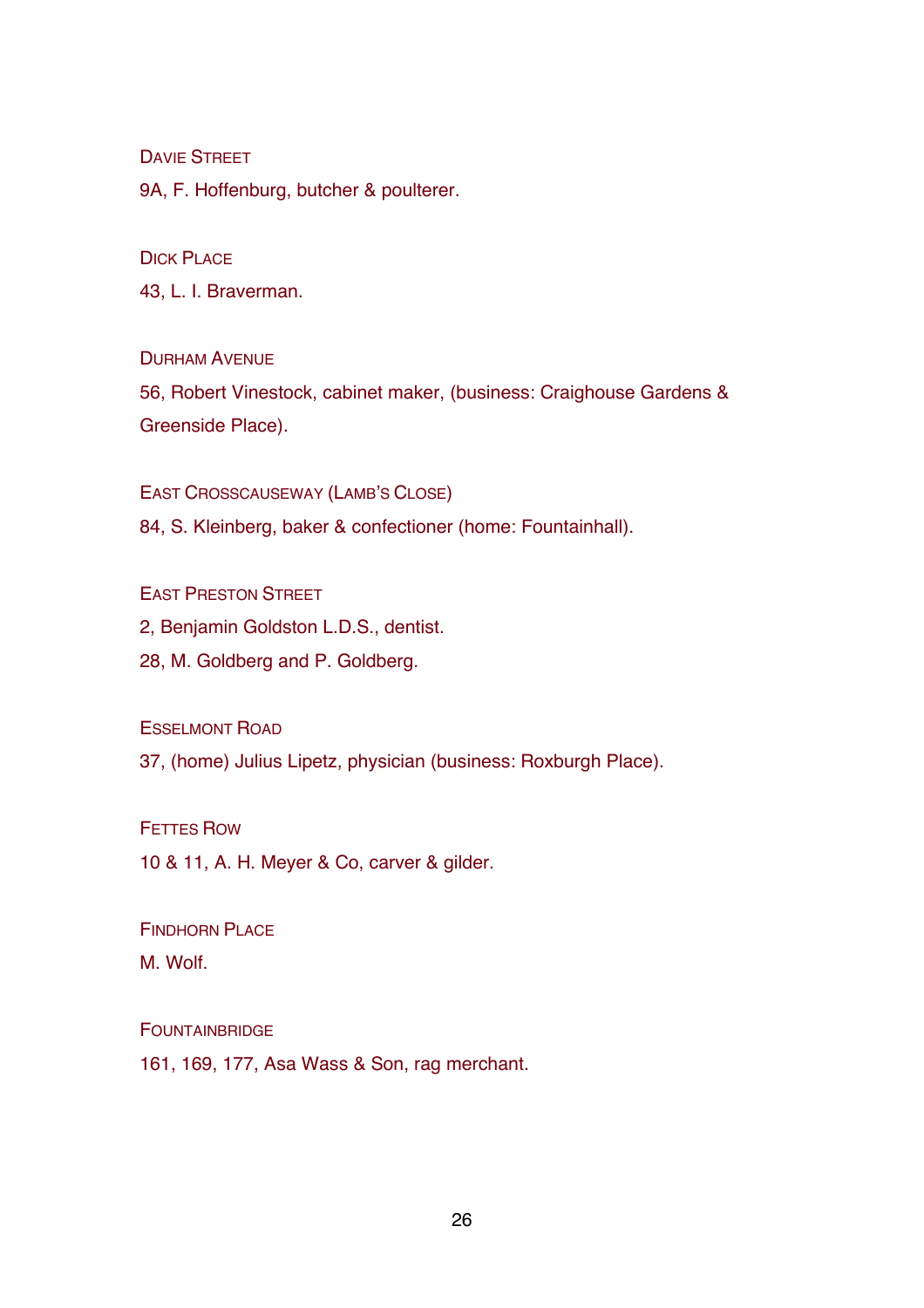FOUNTAINHALL ROAD

47, (home) S. Kleinberg, baker & confectioner (business: East Crosscauseway).

GRANBY ROAD

17, Morris Levy.

# GRANGE TERRACE

25, M. Braverman.

#### GEORGE STREET

16, Gertrude Herzfeld, medical practitioner.

42, I. Lusman, furrier.

44 & 132, Leishman & Hughes, stationers.

50, M. Katz, ladies tailor and habit maker.

GORGIE ROAD

542, G. D. S. Leishman, hairdresser.

# **GRAHAM STREET**

15, (home) David Hyman, wholesale jeweller (business: South College Street).

**GREAT JUNCTION STREET** 

30, Mrs Saltman, Isaac Saltman, Haymarket Rubber Depot.

# GREENSIDE PLACE

3, Wolfe's Furniture Emporium.

14, 15, 16, Vinestock Bros. Ltd. Cabinet makers, showrooms (home: Craighouse Gardens).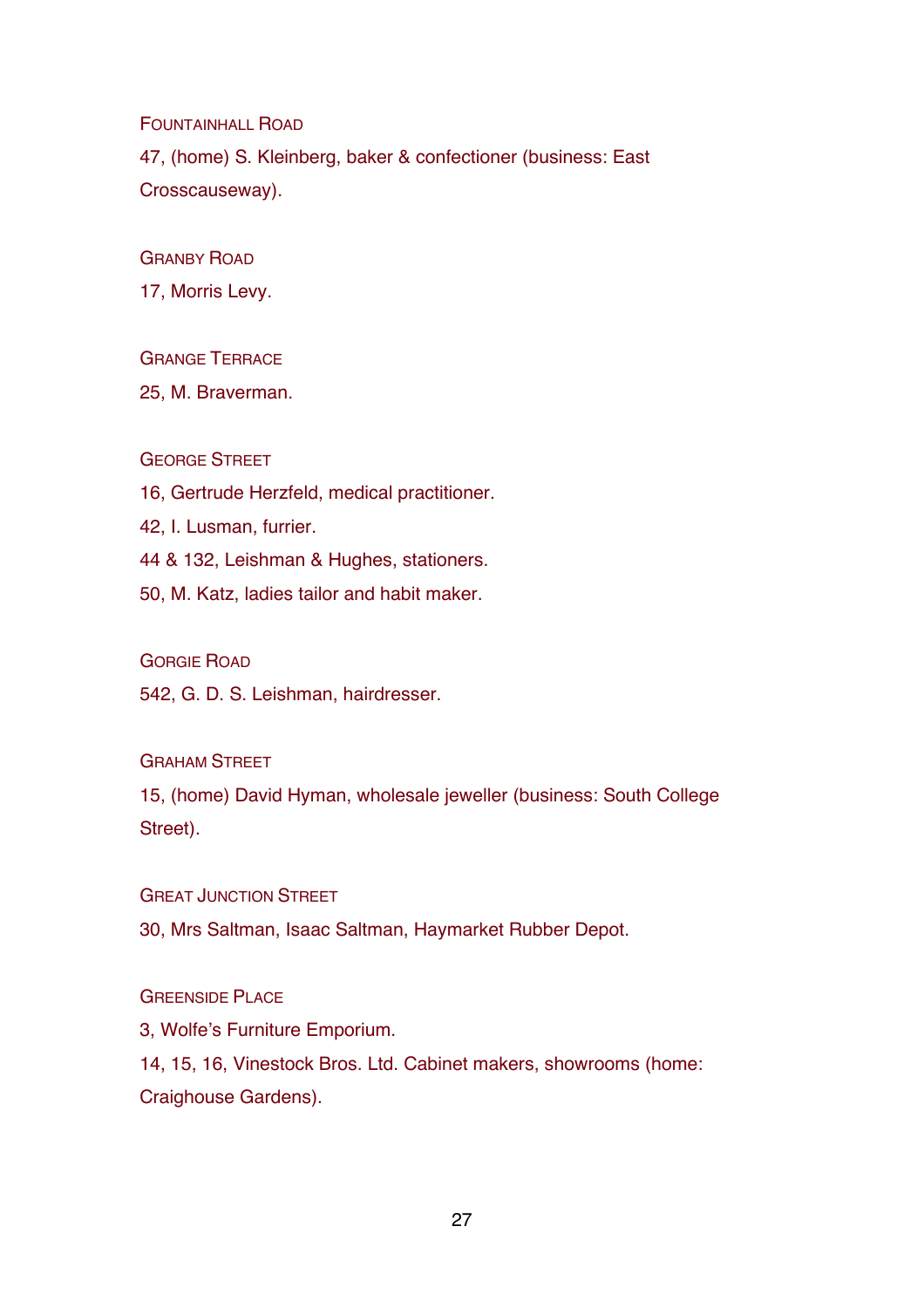**HARTINGTON PLACE** 

1, Symon Stungo M. A.

HENDERSON ROW

9, H. Reznick, furniture dealer.

**HIGH STREET** 

24, B. Schulberg, draper, and Leith Walk.

124, B. Hyam, hatter, hosiery, gentleman's outfitters (merchant).

128, B. Levy, Wholesale and commission warehousemen.

160, P. Spellman & Co, tailor's trimmings, wholesale.

363, Cecil Eprile, jeweller.

379 – 381, D Hyman, wholesale jeweller.

HOPE PARK TERRACE

1, L. Landman, furniture dealer.

INDIA STREET

56, James G. Leechman, advocate.

JANE STREET, LEITH

2, P. Dresner & Co. (no trade listed). Also at 31, Market Street.

LEITH STREET

8 & 9, Morris Levy & Co. wholesale toys, fancy and leather goods (home: Granby Road).

8 & 10, A. Louis Reis, watchmakers and jewellers.

40, Salmon & Gluckstein Ltd. tobacco manufacturers.

64, H. Samuel, jeweller. Also at North Bridge and Princes Street.

LEITH WALK

B. Schulberg, draper, and High Street (home: Mayfield Road).

28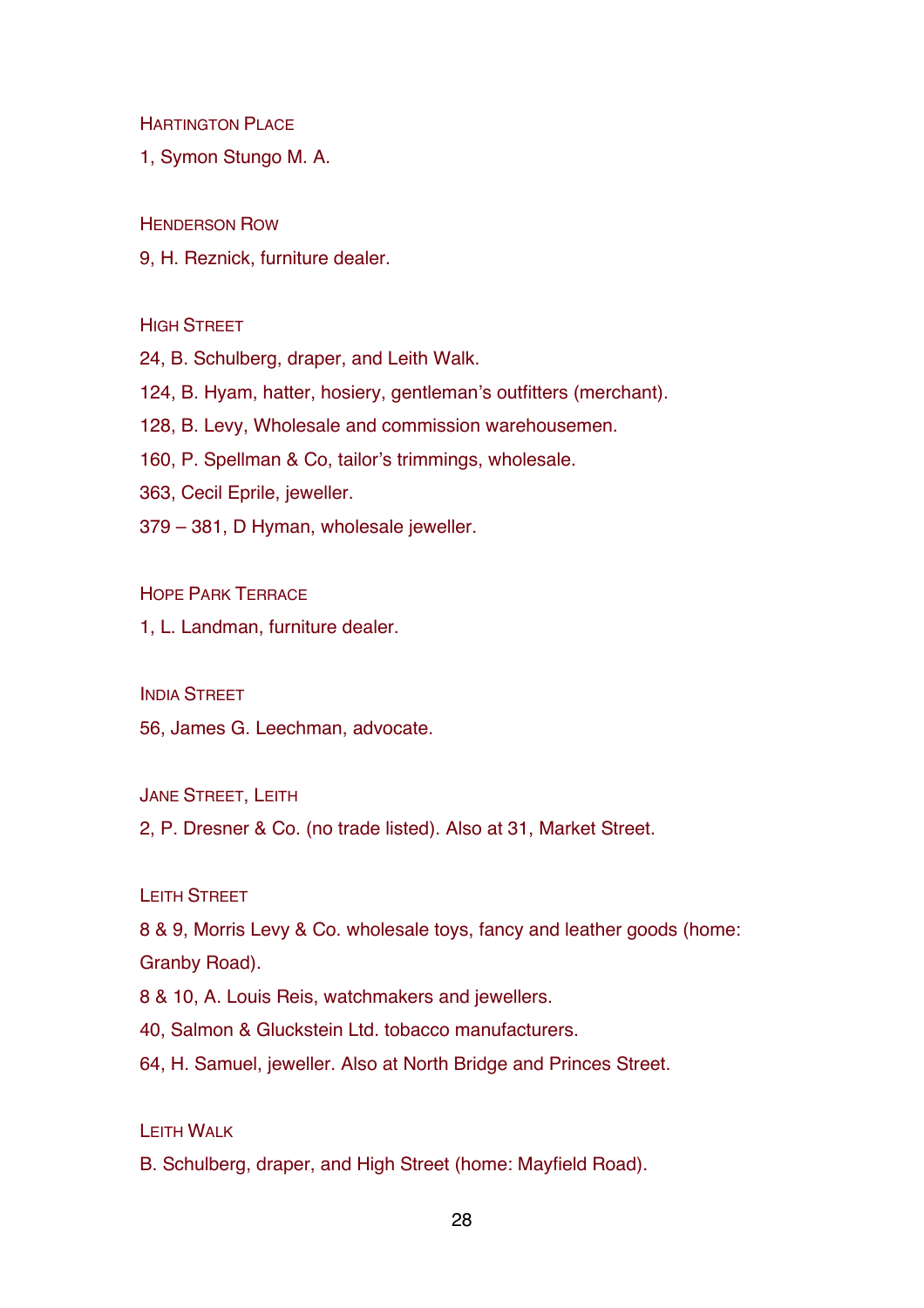LOGIE GREEN ROAD

24, W. Goldstein.

LOTHIAN ROAD

92, Hyams of Lothian Rd, furrier.

Royal Bank of Scotland, John Russell Leishman, Agent (home: 78 Polwarth Gardens).

LUTTON PLACE

11, R. Hyman.

**MADEIRA STREET** 

20, (home) S. G. Schreuder, joiner (business: Bernard Street).

MANSIONHOUSE ROAD

(Home) S. J. Lipetz, physician (business: Roxburgh Place).

**MARCHMONT STREET** 

7, J. Goldberg.

**MARKET STREET** 

31, P. Dresner & Co, pawnbroker. Also at 2, Jane Street.

MAYFIELD ROAD

(Home) B. Schulberg, draper (businesses: High Street and Leith Walk). 145, Henry Vinestock, cabinet maker, (First World War soldier), business at Craighouse Gardens and Greenside Place.

MELVILLE TERRACE

4, James A. Leishman, chiropodist.

9, A. Segal.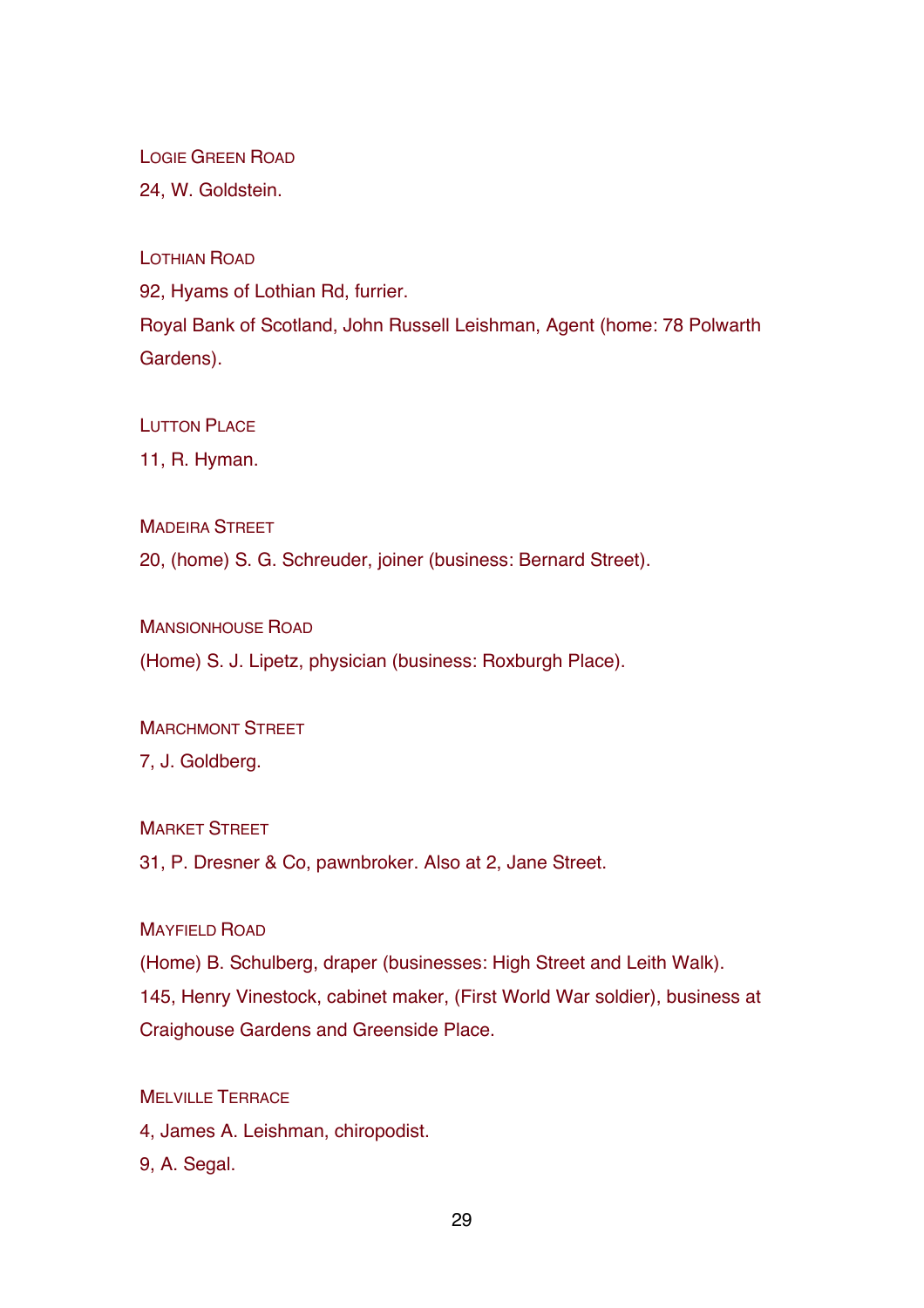23, P. W. Broomberg.

MERCHISTON PLACE

6, Miss Spellman.

MILLER CRESCENT

12, L. Vinestock.

**MINTO STREET** 

1, Max Nathan, Dentist N.L.D.S. 40, (home) D Goldston & Son, carver and gilder (business: Nicolson Street).

MORNINGSIDE DRIVE 5, Joseph Hyams, furrier.

MORNINGSIDE ROAD 59, F. M. Isaacs. 98 & 100, Joseph Hyams, furrier. 378, Mrs M. Vinestock.

MORNINGSIDE PARK 49, Maurice Vinestock.

MONTGOMERY STREET 96, James Gould, dentist.

MORAY PLACE 38, Gormack G. Cohen, advocate.

MOSTON TERRACE 30, Israel Marcus.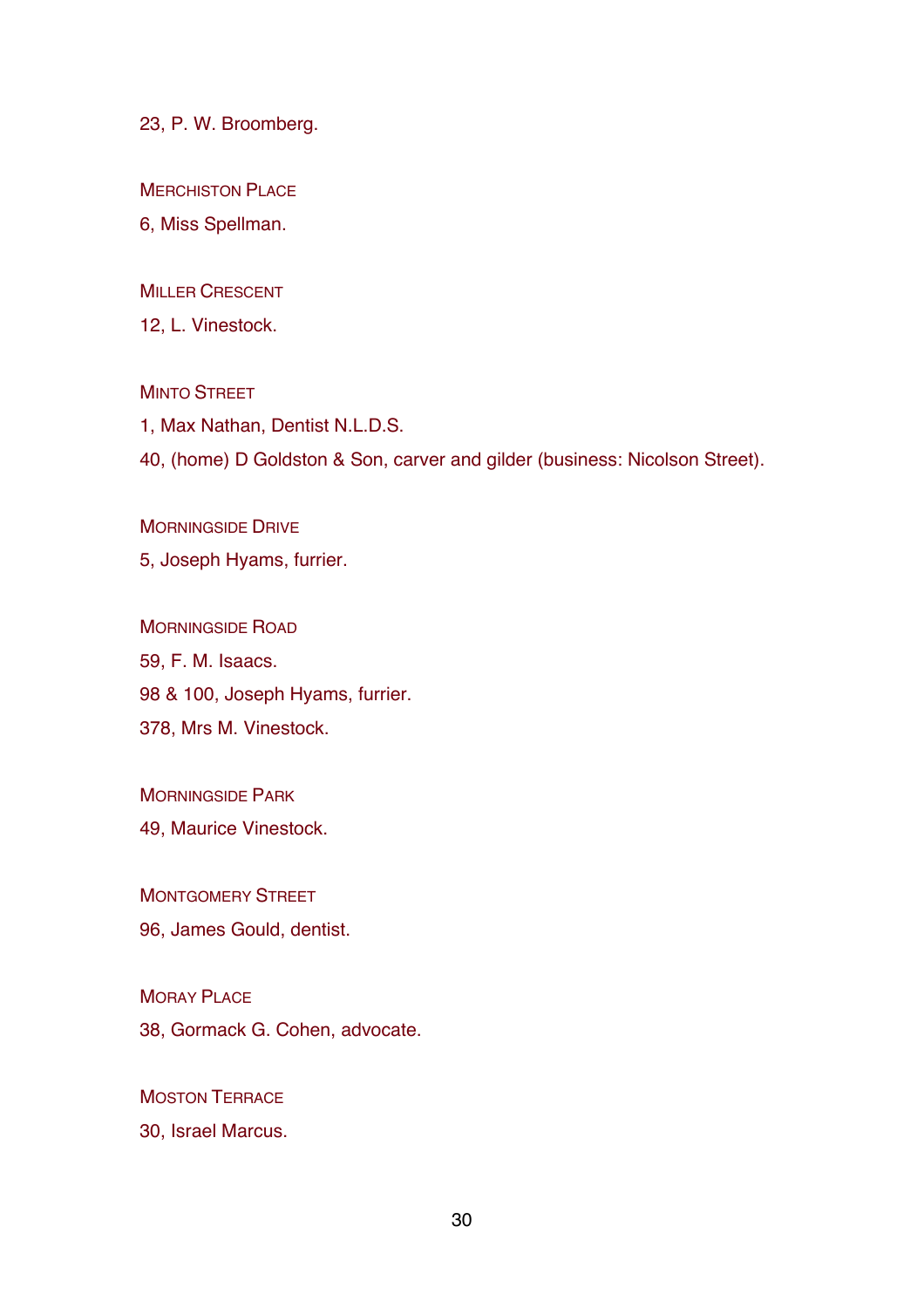MYRTLE TERRACE

22, Miss Leishman.

NICOLSON STREET

108, D Goldston & sons, picture framers.

134 & 136, G. & H. Goldston, hatters.

#### NORTH BRIDGE

28, E. Isenberg, gown specialist. 40, H. Samuel, jeweller. Also at Princes Street and Leith Street. 42, Gleitzman and Ring, furrier.

NORTH BRIDGE ARCADE

6, Rosenbloom Brothers, music sellers and musical instrument dealers.

PARSON'S GREEN TERRACE

28, E. Goldman, costumier.

# **PITT STREET**

20, Joseph B. Isaacs.

# PLEWLANDS GARDENS

34, Margot W. Goldschmidt, medical practitioner.

# PRINCES STREET

24, H. Samuel, jeweller. Also at North Bridge and Leith Street.

97, R. Marcus Ltd. furrier.

# POLWARTH GARDENS

78, (home) John Russell Leishman, agent RBS, Lothian Road.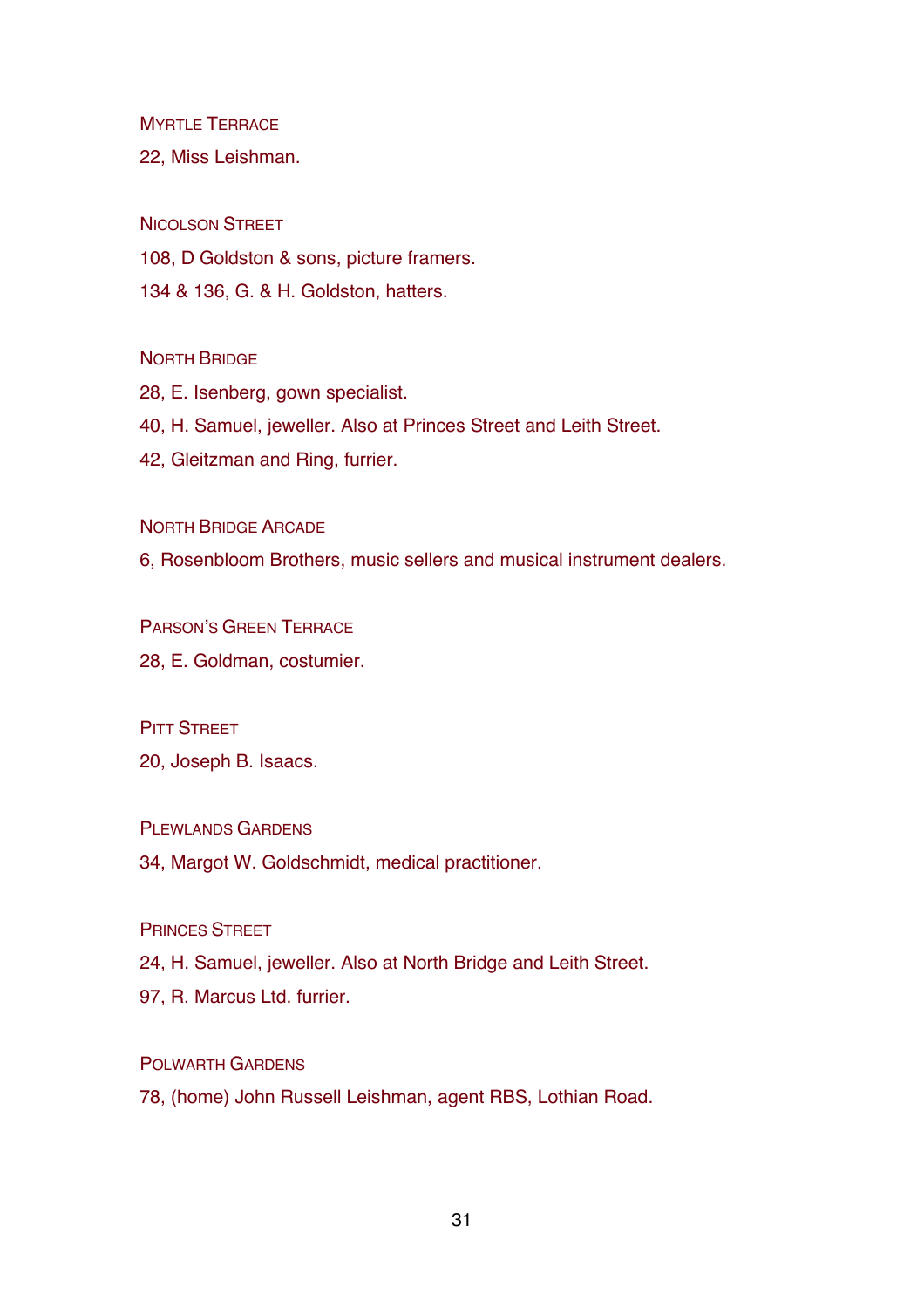RANKEILLOR STREET

E. Jablonsky.

ROXBURGH STREET

5, Julius Lipetz, physician (home: Esselmont Road).

5, S. J. Lipetz, physician (home: Mansionhouse Road).

**RUTLAND SQUARE** 

3, J. R. Leishman, organising secretary.

QUEEN STREET

47, John Levenson, financial agent.

RAEBURN PLACE

28, Otto A. Goll, perfumer.

RANDOLPH CRESCENT

5, Andrew Gold, medical practitioner.

ROSE STREET

12, Harry Chernak, antiques & curiosities.

19, Vyse & Sons Co. Eagle Buildings, millinery warehouse.

ST MARY'S STREET

52, Philip Goldberg, picture framer.

**SHANDWICK PLACE** 

20, I. Rosenbloom, diamond merchants.

97 & 99, Bertram Seftor, manufacturing furrier.

SOUTH CLERK STREET

55, I. Kaufman, tailor.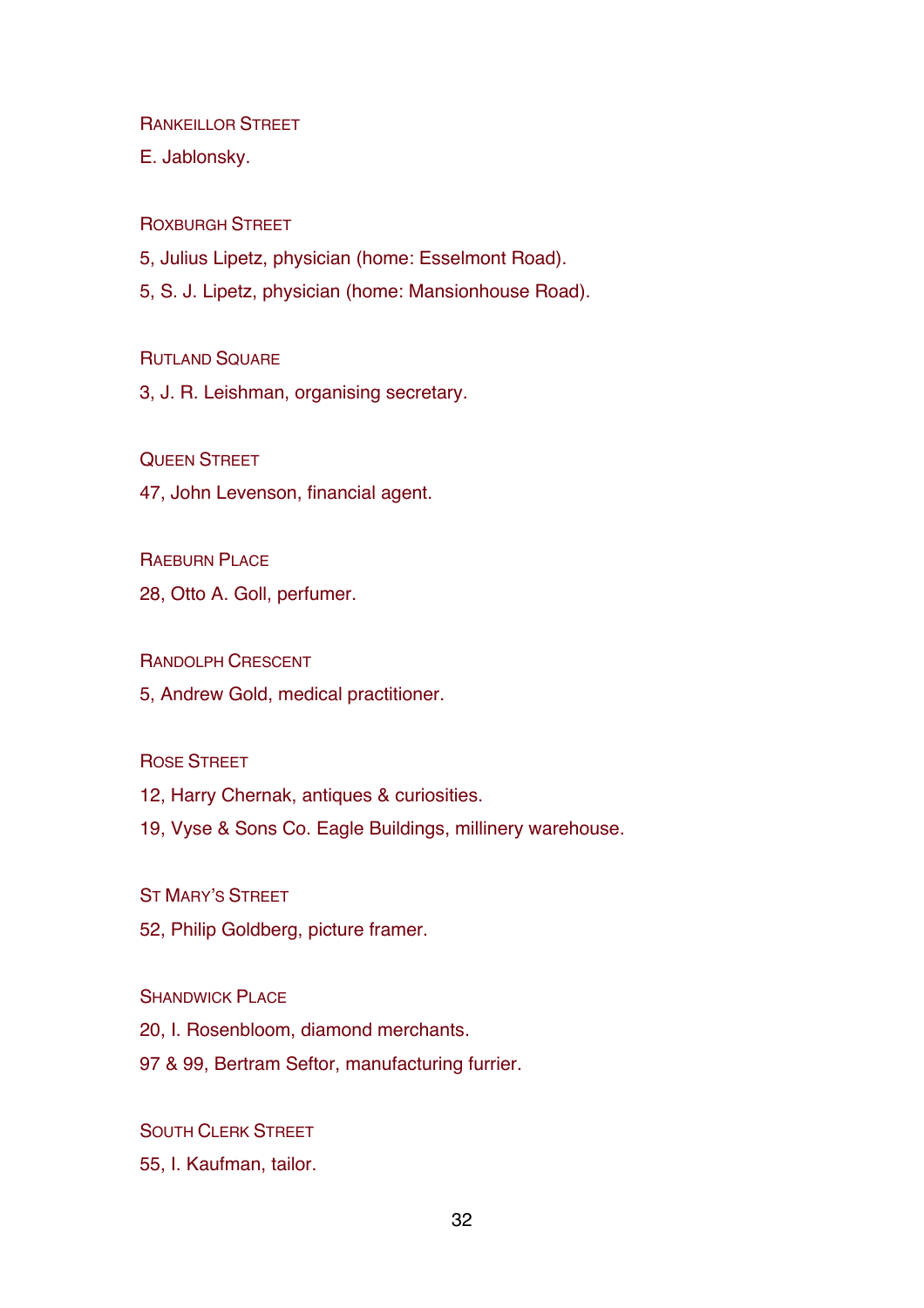STRATHEARN ROAD

86, S. Rosenbloom.

THIRLESTANE ROAD

24, E. H. Fürst, J.P.

20, A. Goldberg.

15, M, Gold.

WARRENDER PARK TERRACE

40, Jacob Solomon.

WEST NICOLSON STREET

18, I. Levinson & Son, fancy goods merchant.

YORK PLACE 30, L. H. Daiches LLB, law agent. 30, John Lipman, financial agent.

# **1940s**

BUCCLEUCH STREET 7, H. Pass, Jewish Co-op. 30, A. Lurie, butcher.

CARNEGIE STREET

Mr Bralaeck, baker.

DAVIE STREET Mrs Gerber, dairy. Mrs Gordon, grocer. 9a, Mr Hoffenberg, butcher. Mrs Kochansky, grocer.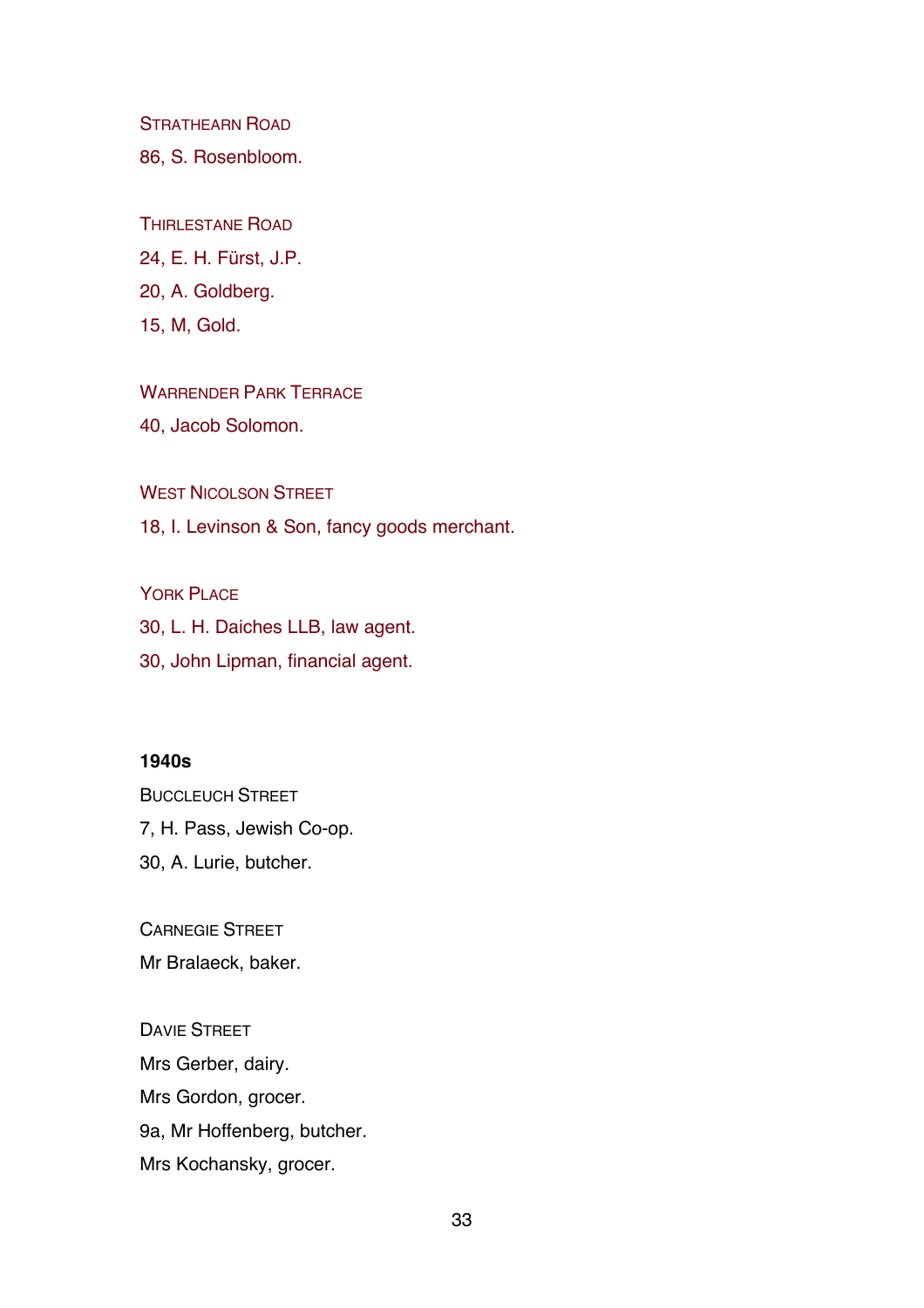**CROSSCAUSEWAY** 

(E), Mr F. Hoffenberg, butcher (W), Mr Klinberg, baker.

GUTHRIE STREET

Mrs Sager, baker.

NORTH RICHMOND STREET Mr Bullon, chip shop. Mrs Salmon, grocer

ST LEONARD'S STREET 26, L. Brown, butcher. Mr Crouse, baker. Mr Planlizy, baker.

**ST PATRICK SQUARE** 6, Bryson, poultry. 25, Gabrielbuitz, butcher.



# **Note**

The majority of names listed with private addresses have been removed to retain privacy. Names are retained only if the named person is deceased.

Synagogues None listed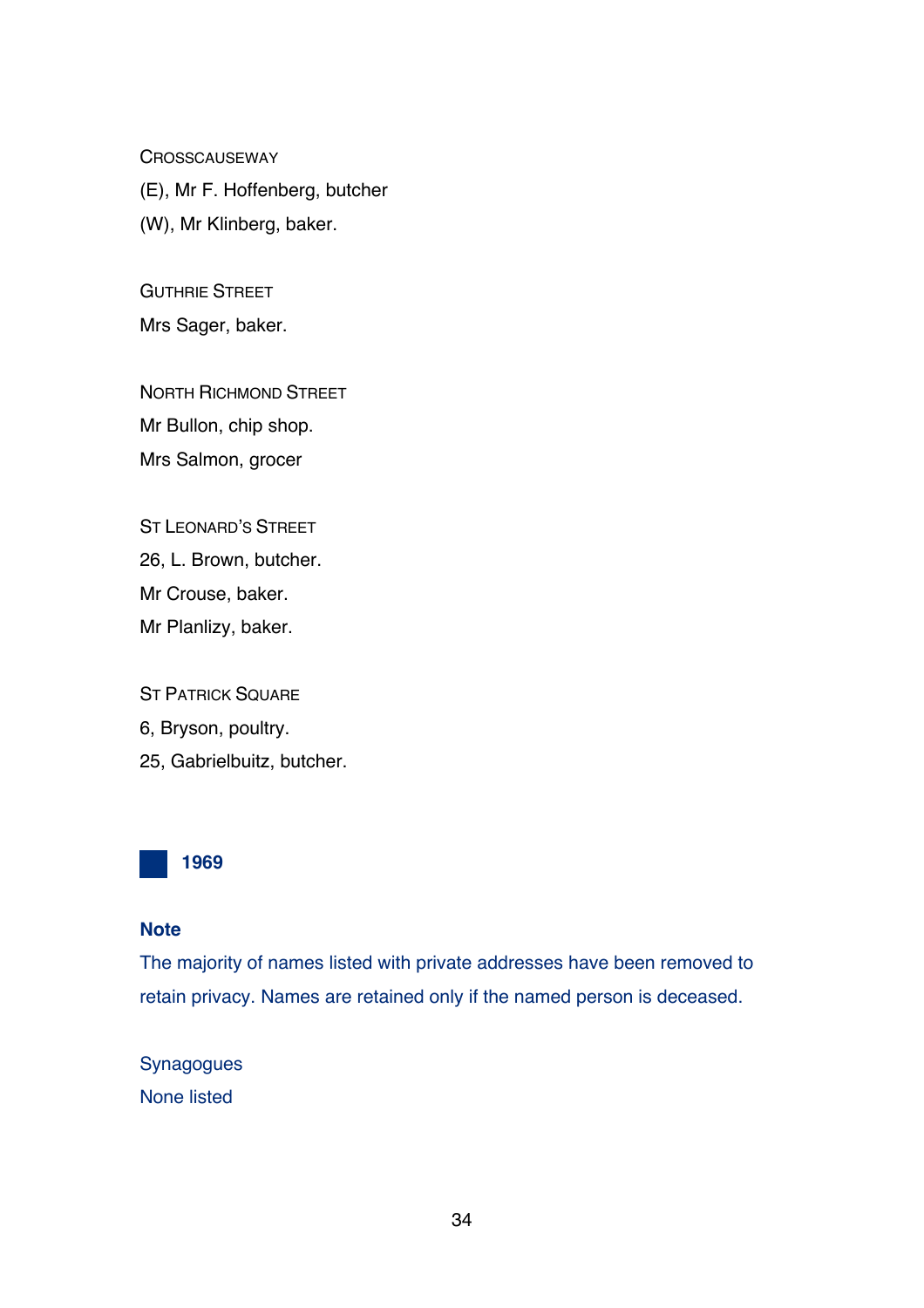ALBANY STREET

31, Thomas Graham Salmon MA, LLB, SSC, JP.

#### ARDEN STREET

43, Harry Chernak, antique jeweller (business: Rose Street).

#### ANTIGUA STREET

8. A. Freedman, picture frame maker, carver and guilder (home: Ivanhoe Crescent).

#### BARNTON AVENUE

17, Frank Kubisch, structural engineer.

#### BERNARD STREET

49, Charles Jacob & Co. Insurance brokers & marine underwriters.

54, Alec Rubenstein Ltd. (Reliance Upholstery Co.) upholsterer.

#### **BLACKET PLACE**

7A, Fred Meyerhoff, manufacturer of ladies tartan accessories.

62, B. Hoffman.

BRAIDHILLS ROAD

Private address.

#### BRAIDMOUNT VIEW

R. A. Vinestock.

# BLINKBONNEY CRESCENT

2, F. R. Gould, W.S, works at Great Stuart Street.

# **BRUNTON PLACE** Private address.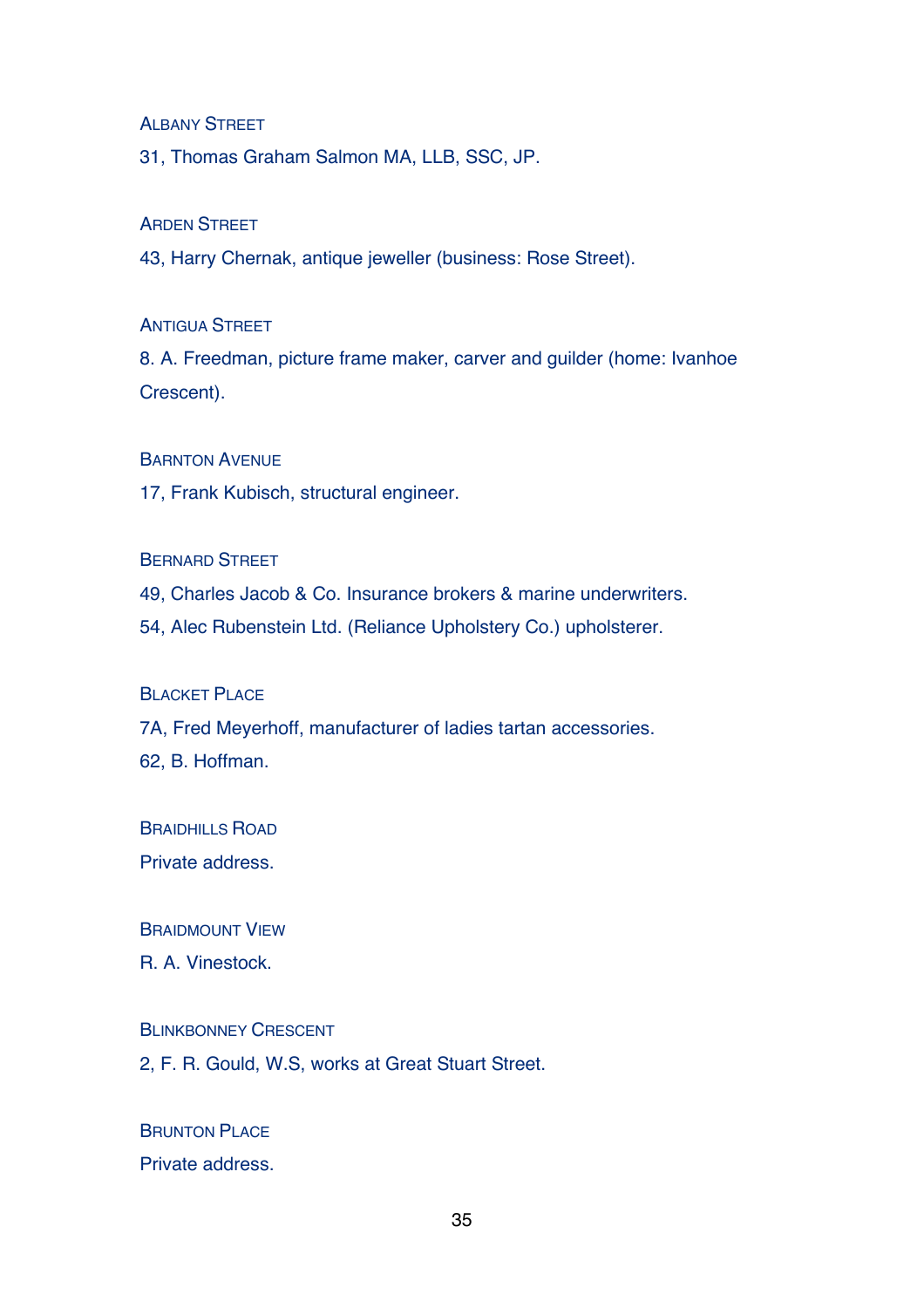BRUNTSFIFLD AVENUE

20, W. A. Herdman.

BRUNTSFIELD GARDENS

1, G. Vinestock, Master of the Solomon Edinburgh Lodge.

2, James Leishman M. Ch. S. chiropodist.

BRUNTSFIELD TERRACE

6, H. J. Gold, MB. Ch. B.

#### BRUNTSFIFLD PLACE

9, A. H. Meyer, picture frame makers. 151, M. Vinestock. 160, B. Camberg.

CABLE'S WYND HOUSE Private address.

CADZOW PLACE.

23, Alexander Berger & Co. fruiterer, (fought in the First World War) (home: Grange Crescent).

CARLTON STREET Private address.

CARLYLE PLACE Private address.

# CHARLOTTE SQUARE 33-34 Alexander Cassels, accountant for Robertson & Maxtone Graham.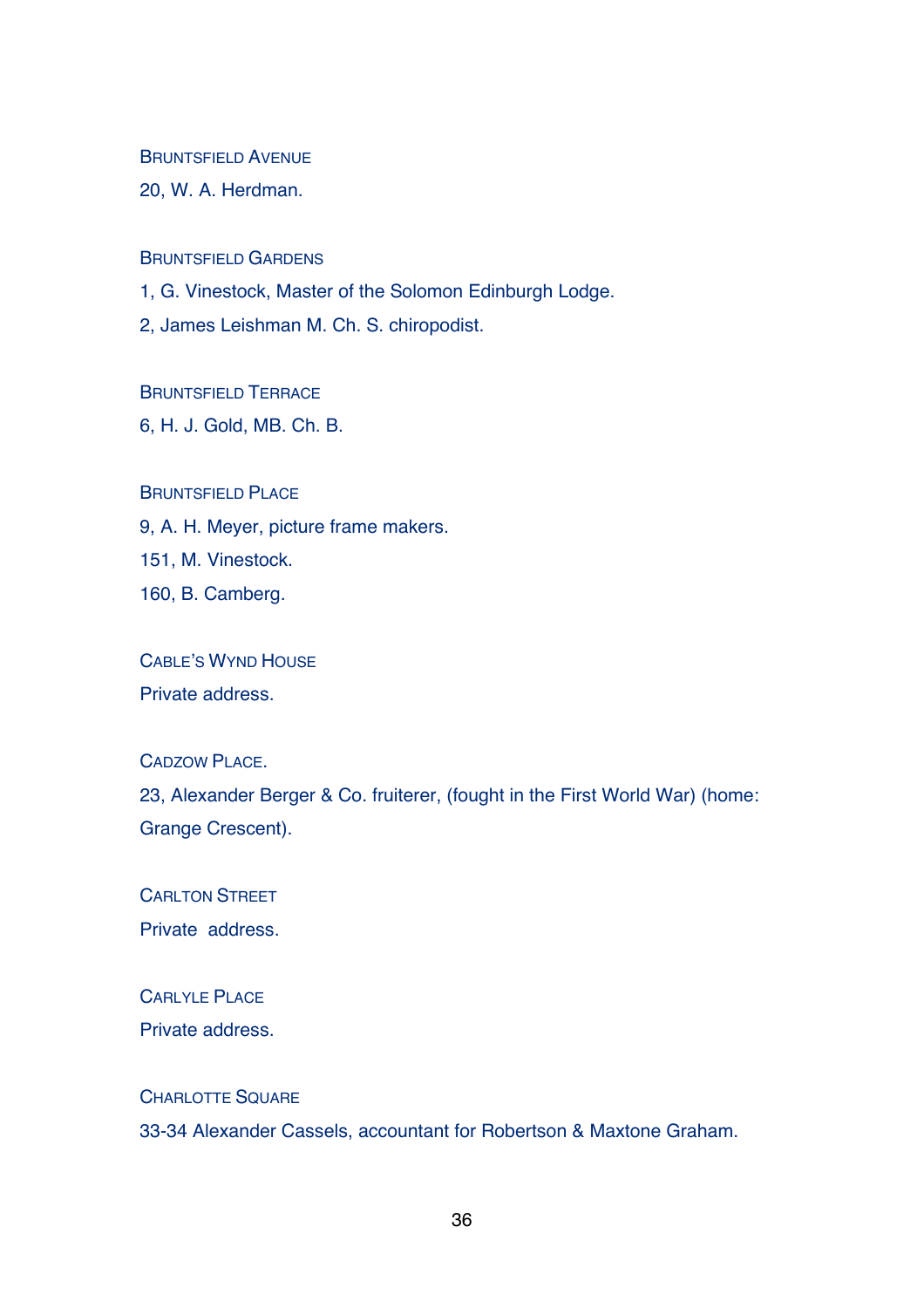CHAPEL COURT

Private address.

**CHURCH HILL** 

Private address.

COMMERCIAL STREET

2, Schenkers Ltd.

CORSTOPHINE ROAD

20, Miss Gertrude Herzfeld, MB. FRCSE.

CRAIGLEITH VIEW

Private address.

CREWE ROAD NORTH

191, E. V. Kuenssberg, medical and surgical practitioner.

**CRICHTON PLACE** 

Private address.

DRUMSHEUGH GARDENS Private address.

DOUGLAS CRESCENT Private address.

DUBLIN STREET 58, Mrs E. Reis.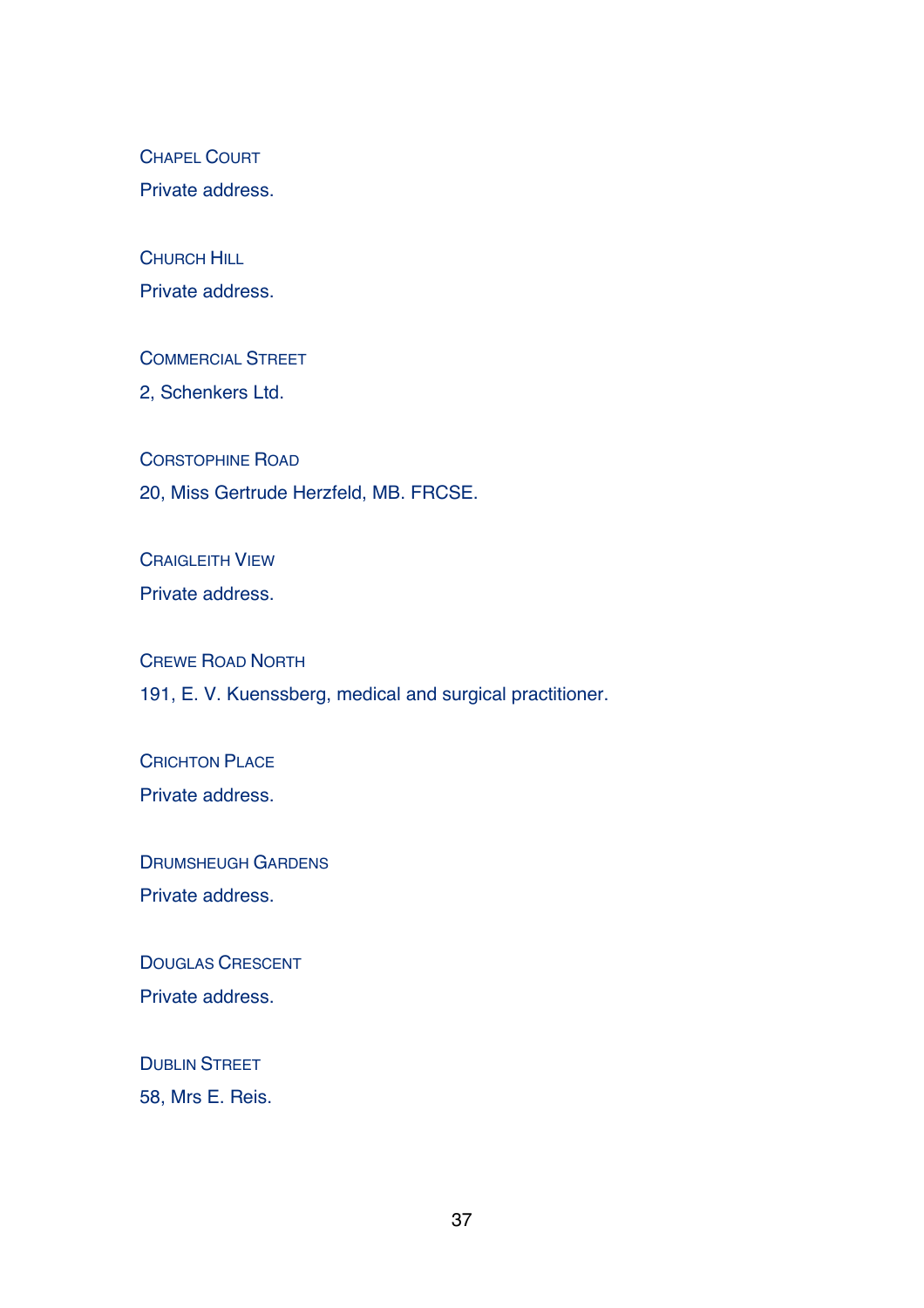DUNCAN STREET

5, meeting place for the Solomon Edinburgh Lodge.

EARL GREY STREET

27A, J. Saltman, fruiterer.

EAST CROSSCAUSEWAY

S. Kleinberg, baker (home: Marchmont Road).

EAST PRESTON STREET Private address.

ESSEX ROAD

51, N, Levitt, secretary to the Solomon Edinburgh Lodge.

FERNIELAW AVENUE 19, A. R. Isaac, FRCS, surgeon.

FORRES STREET 11, W. Schomberg Scott ARIBA.

GARDINER ROAD

Private address.

**GILMERTON DYKES ROAD** Private address.

GORDON TERRACE Private address.

GORGIE ROAD 542, G. D. S. Leishman, hairdresser.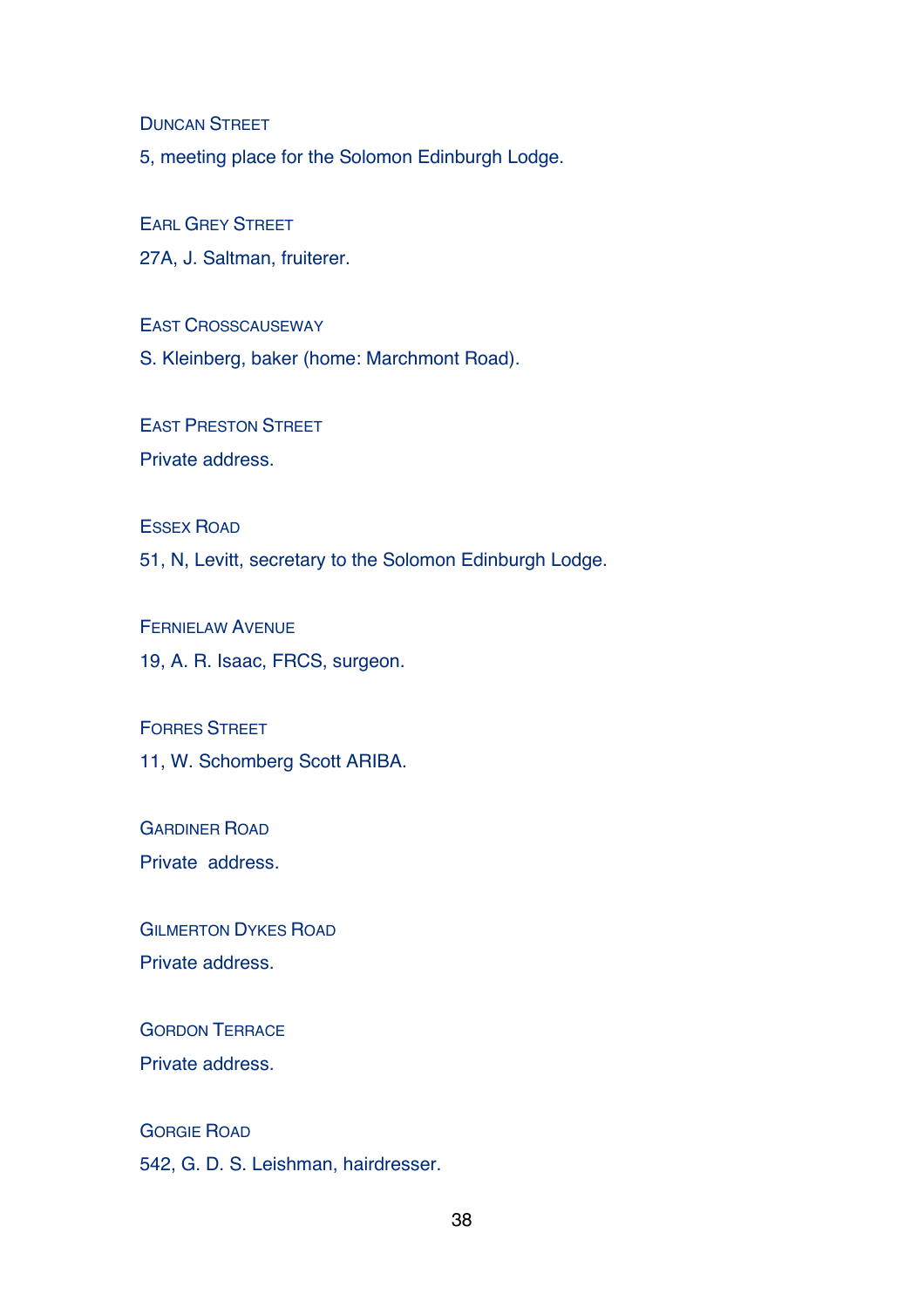C. Goll, hairdresser.

GRANGE CRESCENT

3, (home) Alexander Berger & Co. fruiterer (First World War soldier), (business: Cadzow Place).

GRANGE ROAD

2. Miss M. C. Gould, pharmacist.

7A, J. M. Bannerman & Co, essence manufacturers.

Great King Street

39, Stefan Adamczewsky, medical and surgical practitioner.

Great Stuart Street

15, F. R. Gould, public notary for J & R. A. Anderson.

GREENBANK ROAD 102, J. H. V. Vinestock.

**GREENBANK TERRACE** Private address.

**GREENHILL PLACE** 

25, Herbert A. Furst N.P. (Umlaut from ʻu' now dropped), solicitor.

**GREENSIDE PLACE** 7 & 9, Wolfes, house furnishers.

**HANOVER STREET** 98, B Marks & Son, tailors and clothiers.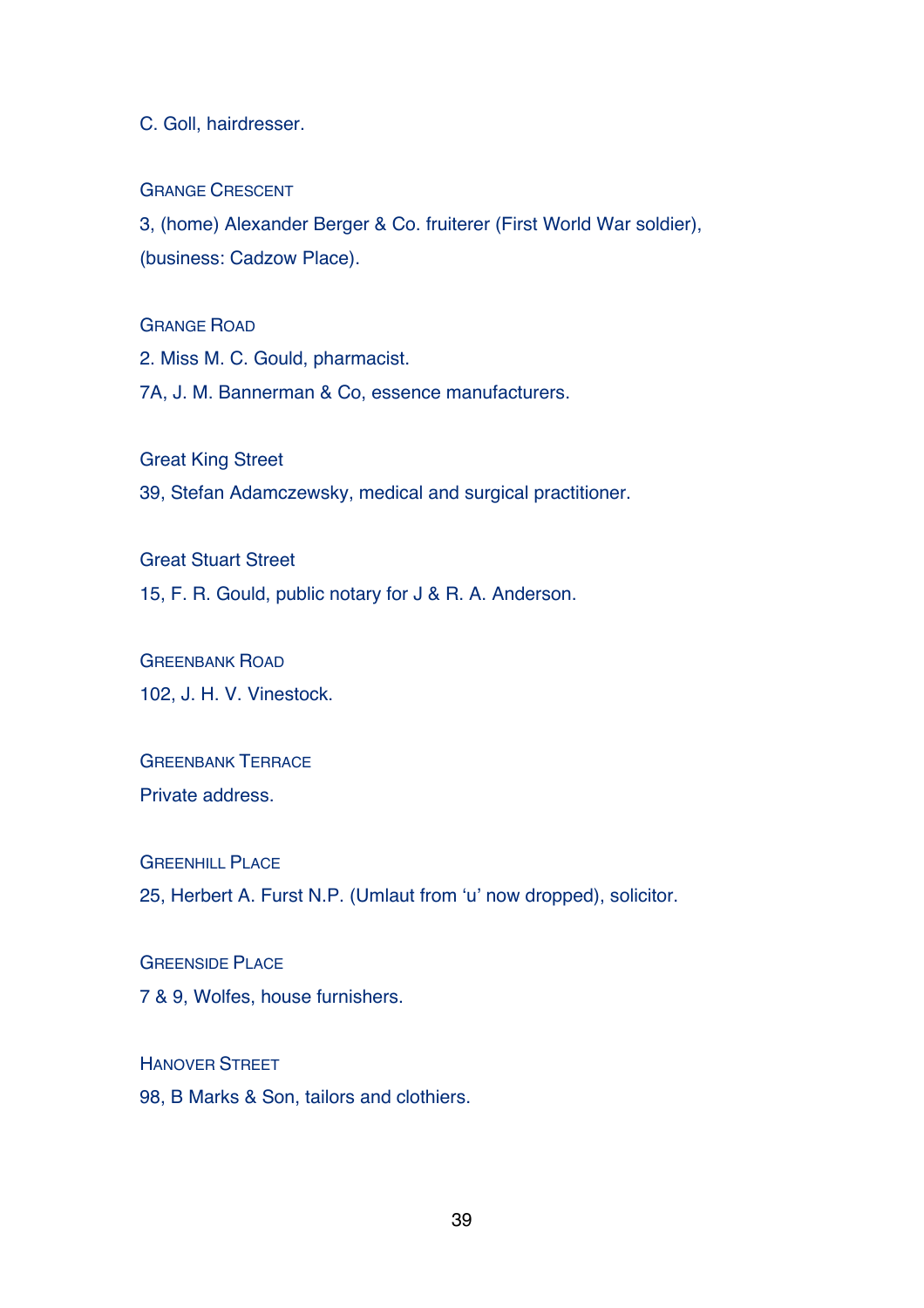HERIOT ROW

10, Mrs Flora Daiches.

#### HIGH STREET

24, B. Schulberg, drapers. 124, B. Hyam, gentleman's outfitters. 215, Cecil Eprile, Curio Shop. 363, E. M. Eprile & Co, antique dealers.

HOWDENHALL ROAD

Private address.

**IONA STREET** 

48, Venesta Keizer (Scotland Ltd) plywood importers.

IVANHOE CRESCENT

14 A. Freedman, picture framer, carver and guilder, (business: Antigua Street).

KIRKHILL TERRACE 16, Louis Price (First World War soldier).

LEITH STREET 8 & 9, Morris Levy & Co. toy merchants (wholesale). 64, A. Nathan, optician.

MAGDALENE DRIVE Private address.

**MANOR PLACE** 12, Solomon & Eliot, architects.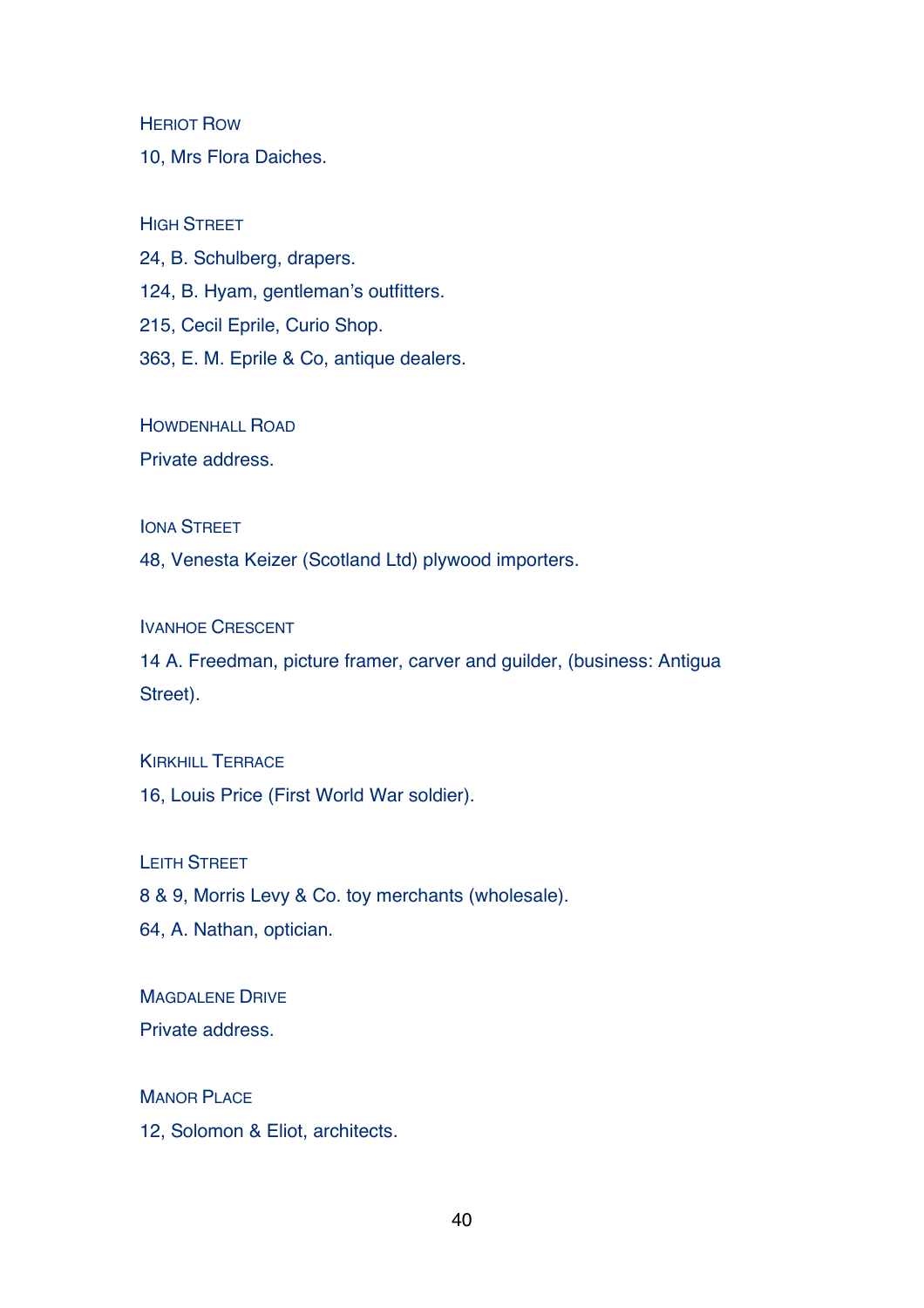**MARCHMONT CRESCENT** 

1 & 1A, Arnold Seftor Ltd, furrier.

#### MARCHMONT ROAD

20, (home) A. & S. Kleinberg (business: East Crosscauseway).

34, I. D. Klayman.

54, B. Benjamin.

MANSIONHOUSE ROAD

5, S. Lipetz, medical practitioner.

MAXWELL STREET

Private address.

MILLAR CRESCENT

Private address.

#### **MINTO STREET**

1. M. Nathan, dental surgeon. 45, Ernest Adler MRCS, LRCP, MD.

MONTAGU TERRACE 2 & 13, E. H. Gosman & Son, florist

MORNINGSIDE GARDENS Private address.

MORNINGSIDE ROAD

48-50, Joseph Hyams, manufacturer – furrier.

58-60, Cowan & Waterstone, tailors and clothiers.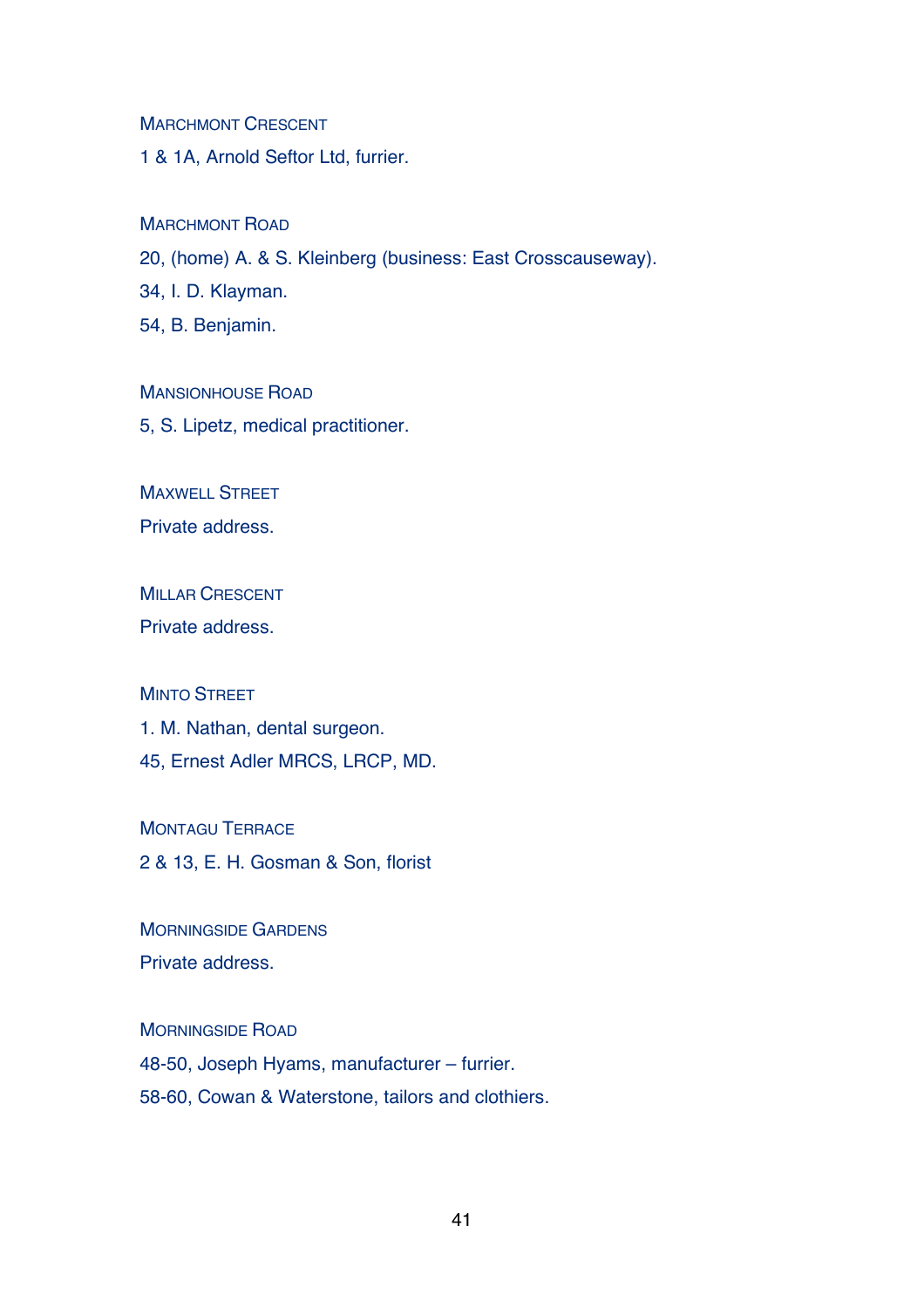MURRAYFIELD GARDENS Private address.

NEWINGTON ROAD Private address.

NICOLSON STREET 20, I. Schonberg, tailors

North Charlotte Street 4, H. Gruber, public notary. 5, Leishman & Hughes Ltd, stationers.

PARSONS GREEN TERRACE 28, E. Goldman, costumier.

PILRIG STREET 48 M. Eprile.

POLWARTH GARDENS Private address.

PRIESTFIELD CRESCENT Private address.

PRINCES STREET

97, R. Marcus Ltd, manufacturing furriers.

RAEBURN PLACE 28 E. C. Goll, hairdresser.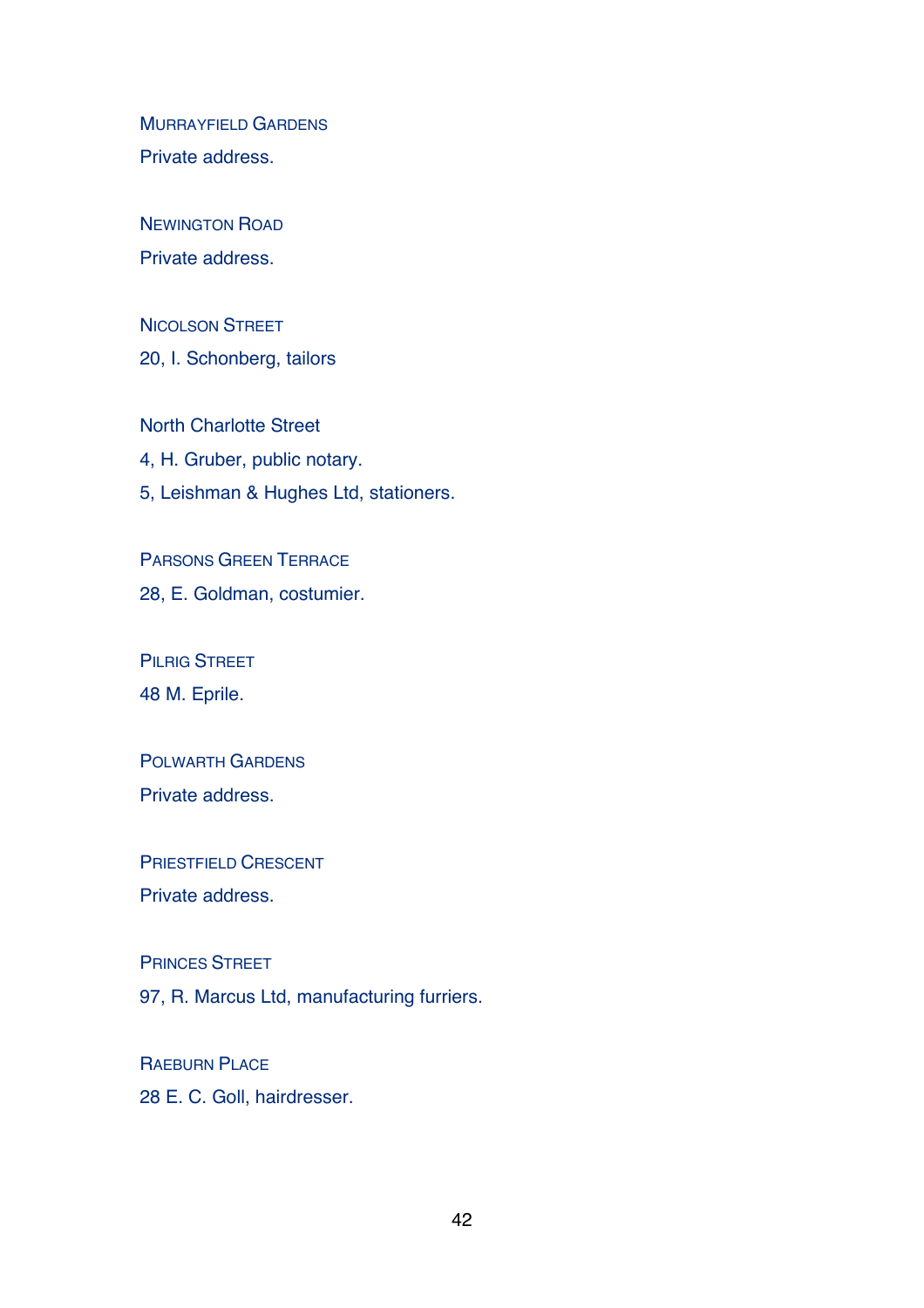ROSE STREET

85-37, Harry Chernak, antique jeweller (home: Arden Street).

ROXBURGH STREET

- 5, Julius Lipetz, medical practitioner.
- 5, Samuel Lipetz, medical practitioner.

RUTLAND STREET

22 W. V. Zinn, consulting engineer.

**SEFTON PLACE** 

Private address

SOUTH CLERK STREET

55, I. Kaufman, tailor.

SOUTH GRAY STREET

11, Mrs Pinkinsky.

SPOTTISWOODE STREET

87, M. Gold.

THIRLESTANE ROAD

20, A. Goldberg.

THISTLE STREET

74, David Letham, antiques.

ULSTER GARDENS Private address